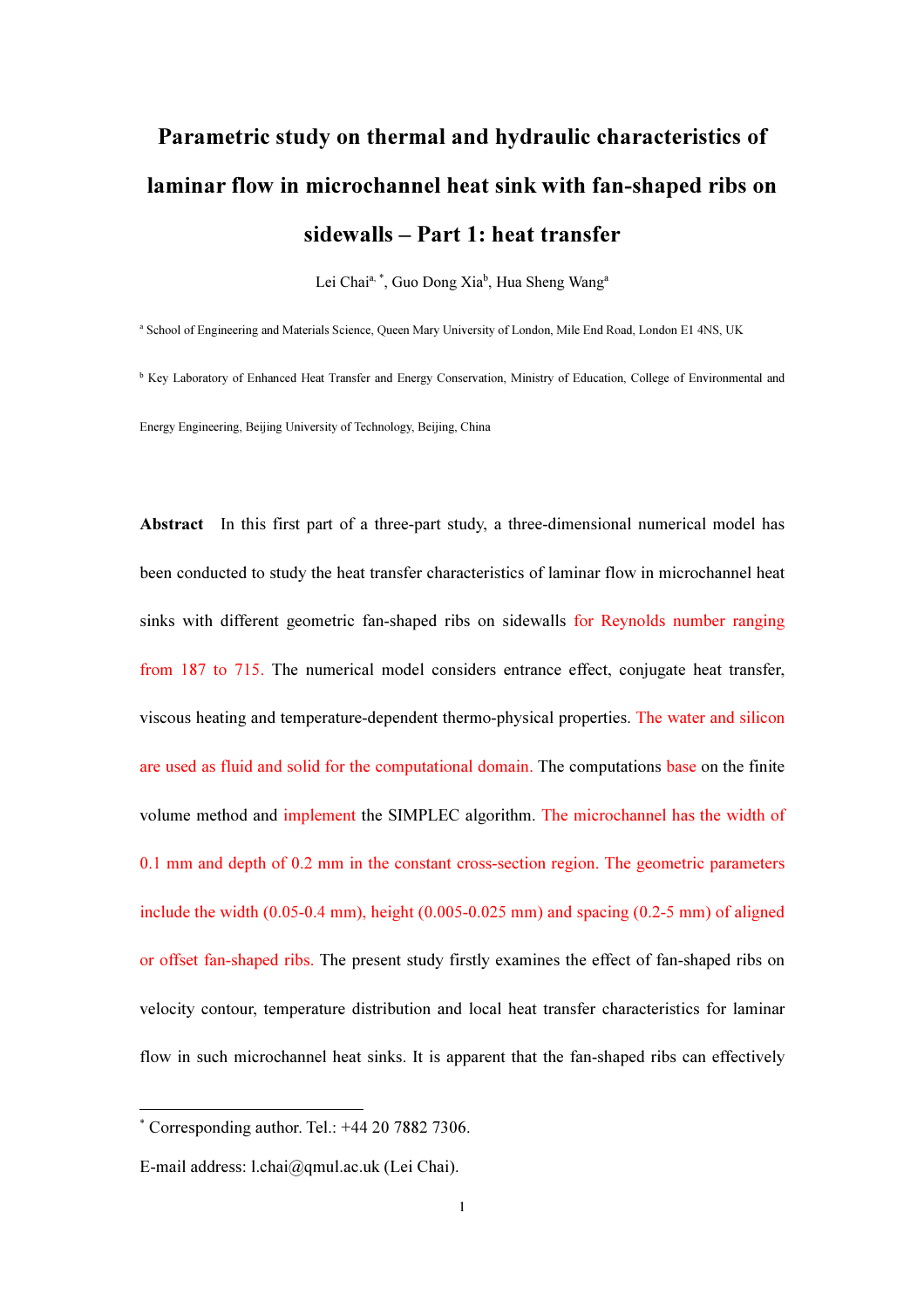prevent the decline of local heat transfer coefficient along the flow direction. Secondly, the average Nusselt number and the total thermal resistance for such microchannel heat sinks have been studied. Results show that the height and spacing of fan-shaped ribs have significant influences on the heat transfer characteristics, while the width of ribs shows less. For the microchannel heat sinks with lower height and lager spacing of fan-shaped ribs, the aligned arrangement shows higher heat transfer coefficient than the offset one. For the studied Reynolds number range and geometric parameters of fan-shaped ribs, there are a 6-101% increase in average Nusselt number and a 3-40% decrease in total thermal resistance for the microchannel heat sink with aligned fan-shaped ribs, while a 4-103% increase in average Nusselt number and a 2-42% decrease in total thermal resistance for the microchannel heat sink with offset fan-shaped ribs, comparing with the smooth one. New heat transfer correlations for such microchannel heat sinks are developed, which fit the present data with a mean absolute error of 2.5% for the ones with aligned fan-shaped ribs and 3.8% for the ones with aligned fan-shaped ribs.

Key words microchannel heat sink; fan-shaped ribs; heat transfer; thermal resistance

## 1. Introduction

Since the pioneering work by Tuckerman and Pease [1] in the early 1980s, microchannel heat sink incorporating single-phase liquid flow has been widely used in a variety of high heat flux applications as one of the most promising high efficiency heat exchange technologies. More recently, with the rapid development of ULSIC (Ultra-Large-Scale-Integrated-Circuit),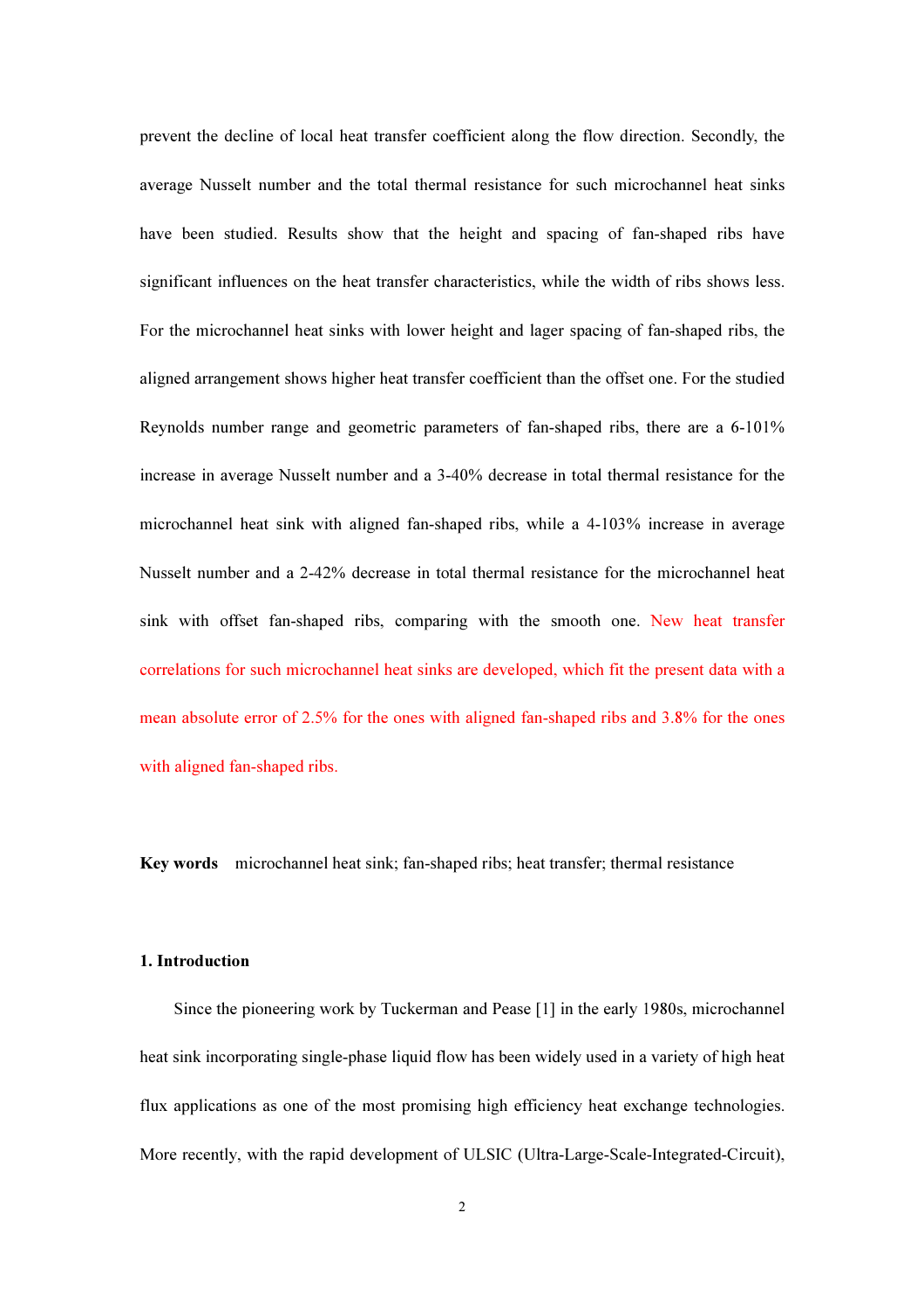the chip-level heat flux has been tremendously increased largely due to the increase in processing speed and demand for miniaturization, and several more efficient cooling methods are developed to keep the device at its allowable temperature. Among these methods, microchannel heat sink with passive microstructures is considered to be efficient means to meet this demand. Many efforts have been made for the research of thermal and frictional characteristics in such microchannel heat sinks.

Xu et al. [2, 3] experimentally and numerically studied heat transfer with laminar flow in a microchannel heat sink comprising parallel longitudinal microchannels with several transverse microchambers. They found that the redeveloping flow was repeated for all of the independent zones and the repeated thermal developing flow greatly enhanced the overall heat transfer. Subsequently, Chai et al. [4] introduced the staggered rectangular ribs into the transverse microchambers and studied the heat transfer characteristics in such heat sinks. The geometry parameters (e.g. the length and width of rib) and position parameters (e.g. the distance from the parallel microchannels to the rib row and the space between two adjoining transverse microchambers) were investigated. They found that the staggered rectangular ribs could further improve the heat transfer performance largely due to better flow separation and mixing of hot and cold liquids.

Cheng [5] numerically simulated heat transfer in a stacked two-layer microchannel heat sink with passive microstructures. The important parameters (e.g. the ratio of embedded structure height to microchannel height and fluid property) were investigated. They found that the enhanced mixing mechanism of cold and hot fluids caused by the passive microstructures could lead to better heat transfer and lower thermal resistance. The increase of the ratio of the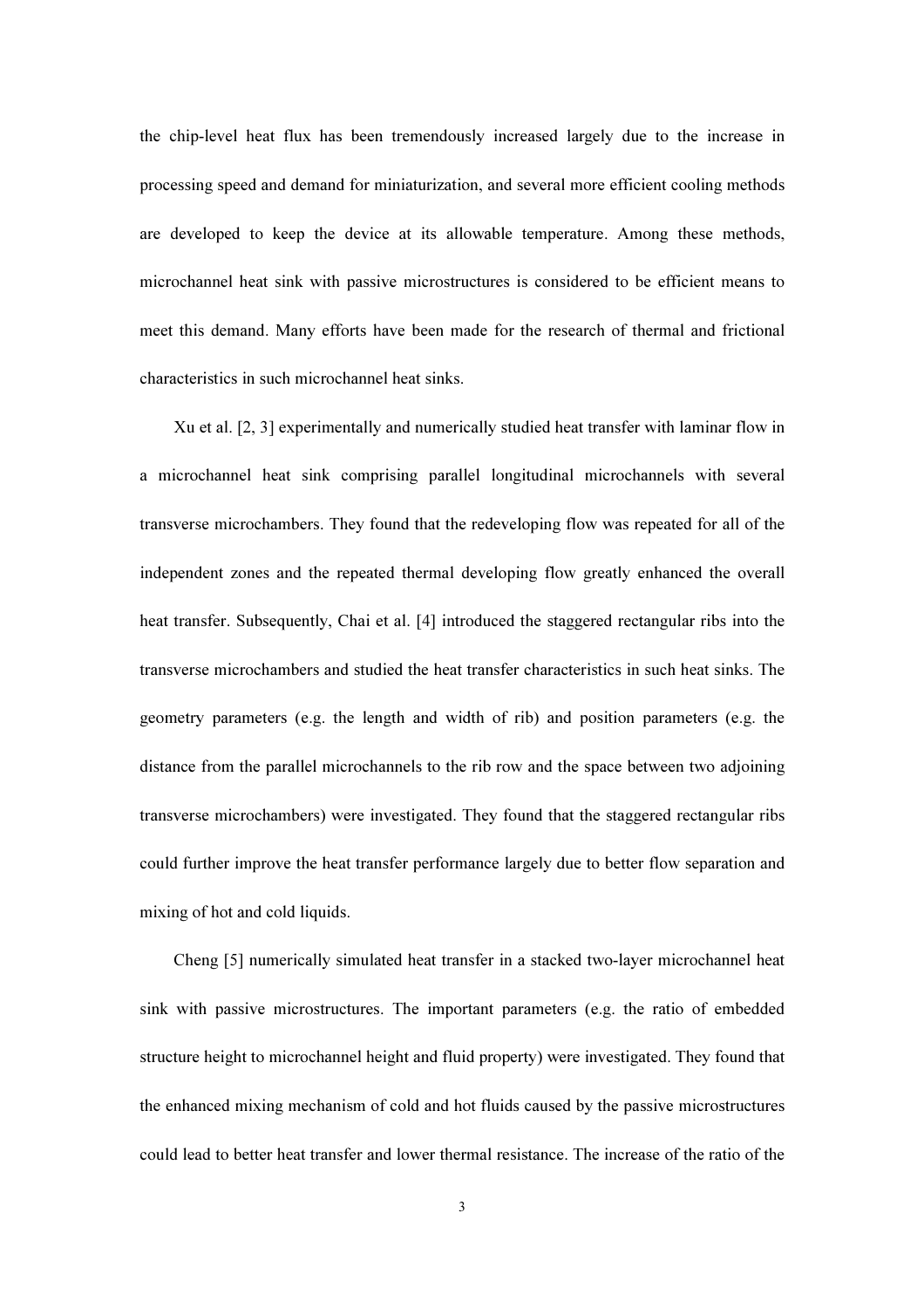height of passive microstructure to microchannel height led to lower thermal resistance. Promvonge et al. [6] carried out a numerical investigation to examine laminar flow and heat transfer characteristics in a three-dimensional isothermal wall square channel with 45º-angled baffles. To generate a pair of mainstream wise vortex flows through the tested section, baffles with an attack angle of  $45^{\circ}$  were mounted in tandem for both inline and staggered arrangements on the lower and upper walls of the channel. They found that in each of the main vortex flows, a pair of stream wise twisted vortex (P-vortex) flows created by the 45º baffle existed and helped to induce impinging flows on a sidewall and wall of the baffle cavity, which resulted in drastic increase in heat transfer rate over the smooth channel. Liu et al. [7] experimentally investigated the fluid flow and heat transfer characteristics in microchannel heat sink with longitudinal vortex generators (LVGs) for Reynolds numbers of 170-1200 with hydraulic diameter of 187.5 µm and aspect ratio of 0.067 for LVGs with different number of pairs and angles of attack. Subsequently, Ebrahimi et al. [8] numerically investigated the liquid flow and conjugated heat transfer performance of single-phase laminar flow in such microchannel heat sinks. Five different configurations of the microchannel with different angles of attack of the LVGs were considered. Their results showed that for Reynolds number ranging from 100 to 1100, there was a 2-25% increase in the Nusselt number for microchannels with LVGs.

Chai et al. [9, 10] numerically investigated the fluid flow and heat transfer characteristics in microchannel heat sinks with fan-shaped reentrant cavities in sidewall and analyzed the effects of structural parameters in such microchannel heat sinks. The structural parameters included the lengths and widths of the constant cross-section region and the reentrant cavity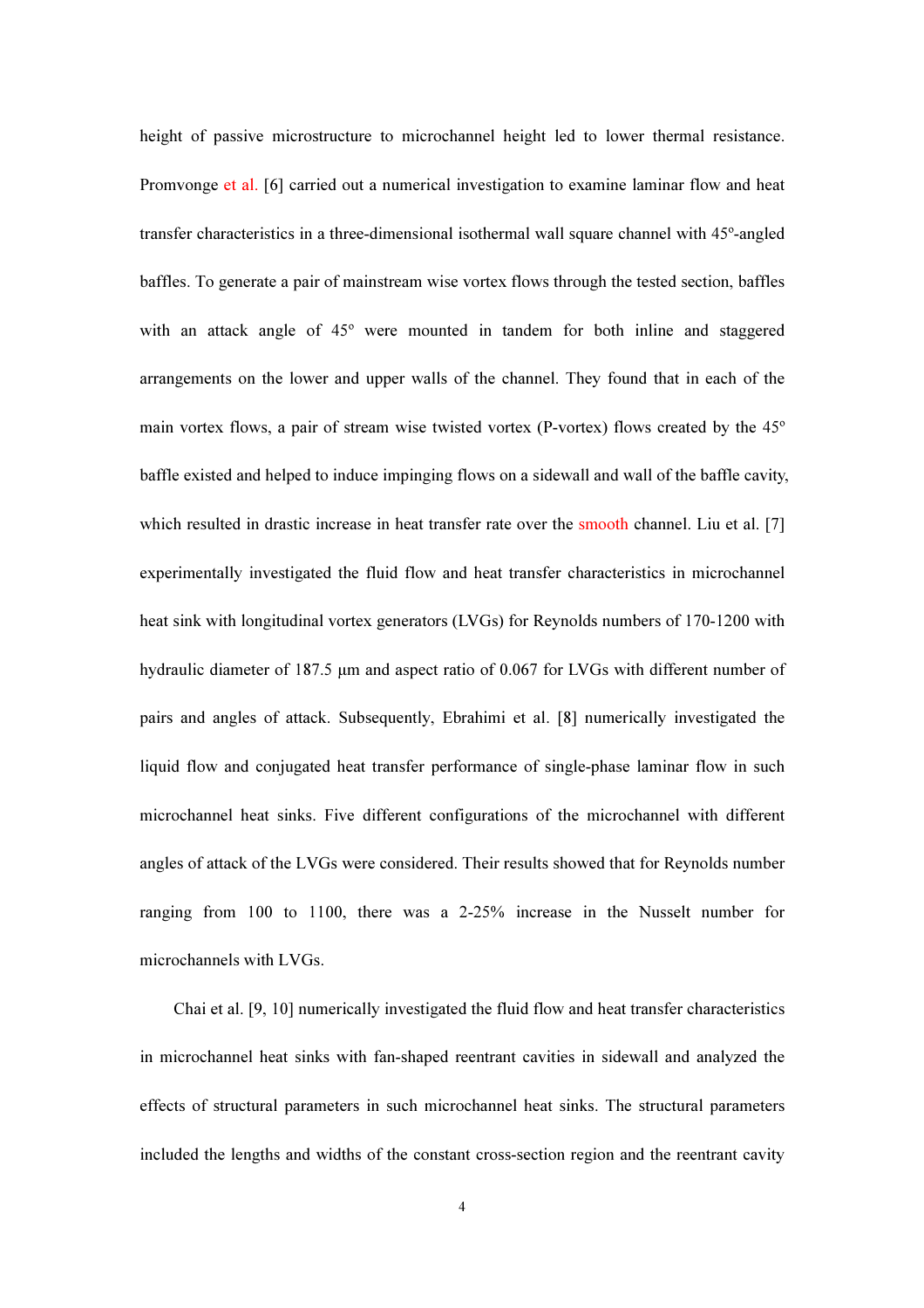region. They attributed the heat transfer enhancement to the periodic thermal developing flow, the increased heat transfer surface area and the jet and throttling effects caused by the changed flow passage. Subsequently, Xia et al. [11] numerically investigated the effect of geometric parameters on water flow and heat transfer characteristics in microchannel heat sink with triangular reentrant cavities. They designed four variables, representing the spacing and geometry of the triangular reentrant cavity to analyze their effects on fluid flow and heat transfer. They found that the vortices in the triangular reentrant cavities led to chaotic advection and could greatly enhance the convective fluid mixing. The thermal and hydraulic boundary layers were interrupted and the repeated developing flow enhanced heat transfer in the constant cross-section region. Chai et al. [12] experimentally and numerically studied the heat transfer characteristics of microchannel heat sinks with periodic expansion-constriction cross-sections. Each heat sink consisted of 10 parallel microchannels with 0.1 mm wide and 0.2 mm deep in constant cross-section region and each microchannel consisted of an array of periodic expansion-constriction cross-sections (fan-shape and triangular reentrant cavities). Their results indicated that such microchannel heat sinks could significantly improve heat transfer performance due to the interruption of boundary layer formation, establishment of secondary flow and provision of more surface area.

Foong et al. [13] numerically studied the fluid flow and heat transfer characteristics of a square microchannel with four longitudinal internal fins. Their analysis was carried out for different fin heights and flow parameters. They concluded that the following beneficial features were realized in a microchannel with internal longitudinal fins as compared to an unfinned microchannel: shorter length required for the development of the thermal boundary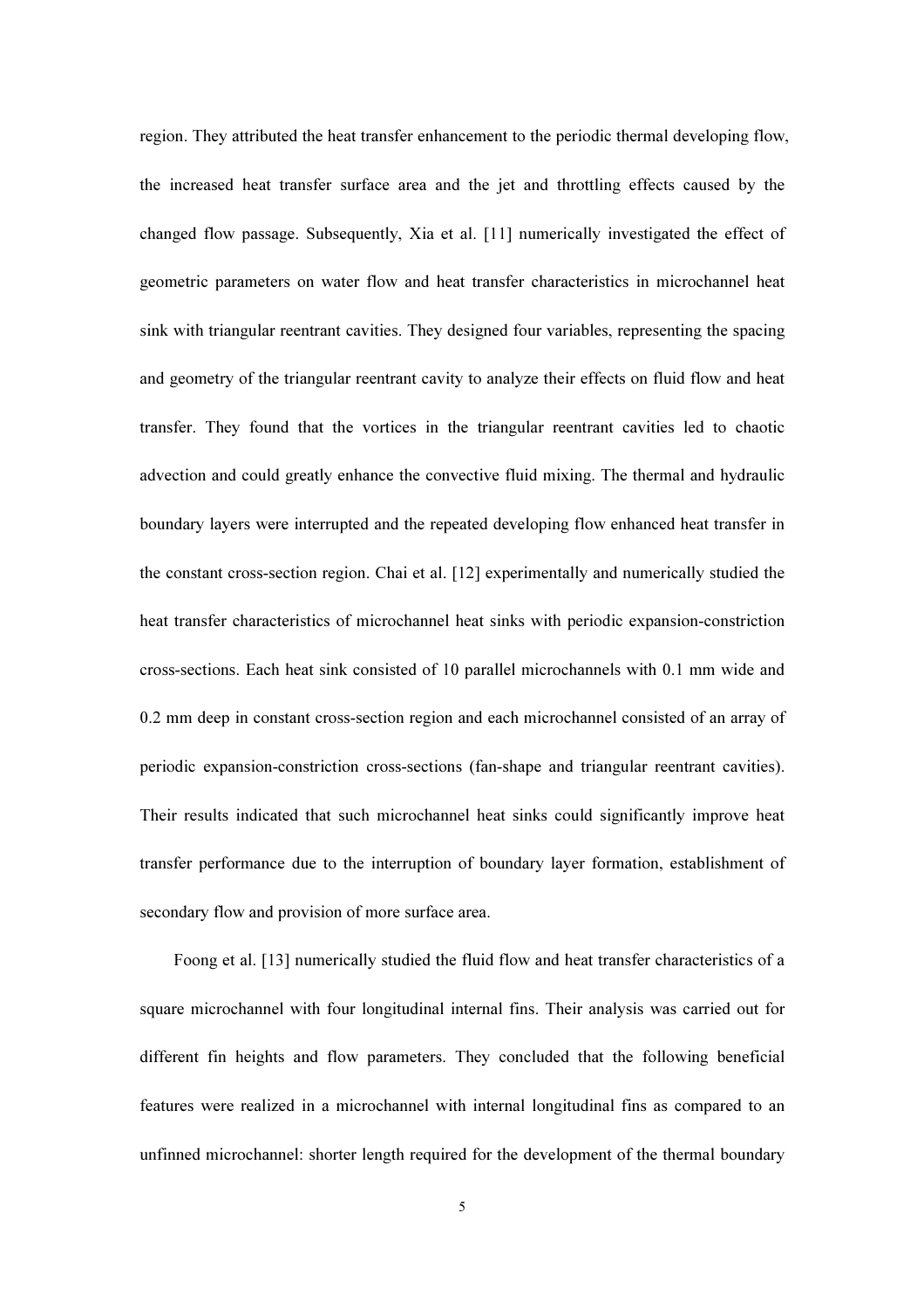layer, better flow mixing, steeper velocity gradient at the heated surface, increase in the surface area for heat transfer, and increase in surface heat transfer coefficient and Nusselt number. Xie et al. [14] numerically investigated thermal and fluid flow characteristics of microchannel heat sinks with internal vertical Y-shaped bifurcations. The effect of the length of Y-shaped bifurcation and the angles of the arms on the overall performance were examined. They found that the thermal performance of such microchannel heat sinks was much better than the traditional rectangular microchannel. The longest internal Y-shaped bifurcation microchannel resulted in best thermal performance and a larger arm angle led to a better thermal performance for the internal Y-shaped bifurcation microchannel.

Based on the passive heat transfer enhancement methods mentioned above, Chai et al. [15] introduces the offset ribs to the two opposite channel sidewalls for rectangular microchannel heat sink, with the purposes to provide shorter length required for repeated thermal developing flow, to work as micromixers or baffles for better mixing of cold and hot fluids, to be easily manufactured by micro machining method, and with higher reliability than the active measures. They found that such microchannel heat sinks could significantly improve the heat transfer performance. The microchannel heat sink with forward triangular offset ribs performs best as Reynolds numbers lower than 350, and the one with semicircular offset ribs yielded the best performance as Reynolds numbers higher than 400. In order to obtain the insight into the fluid flow and heat transfer mechanisms and present a systematic and detailed analysis for such microchannel heat sink, the present paper focuses on the effects of geometry of both aligned and offset fan-shaped ribs on thermal and hydraulic characteristics. Three non-dimensional variables, representing the width, height and spacing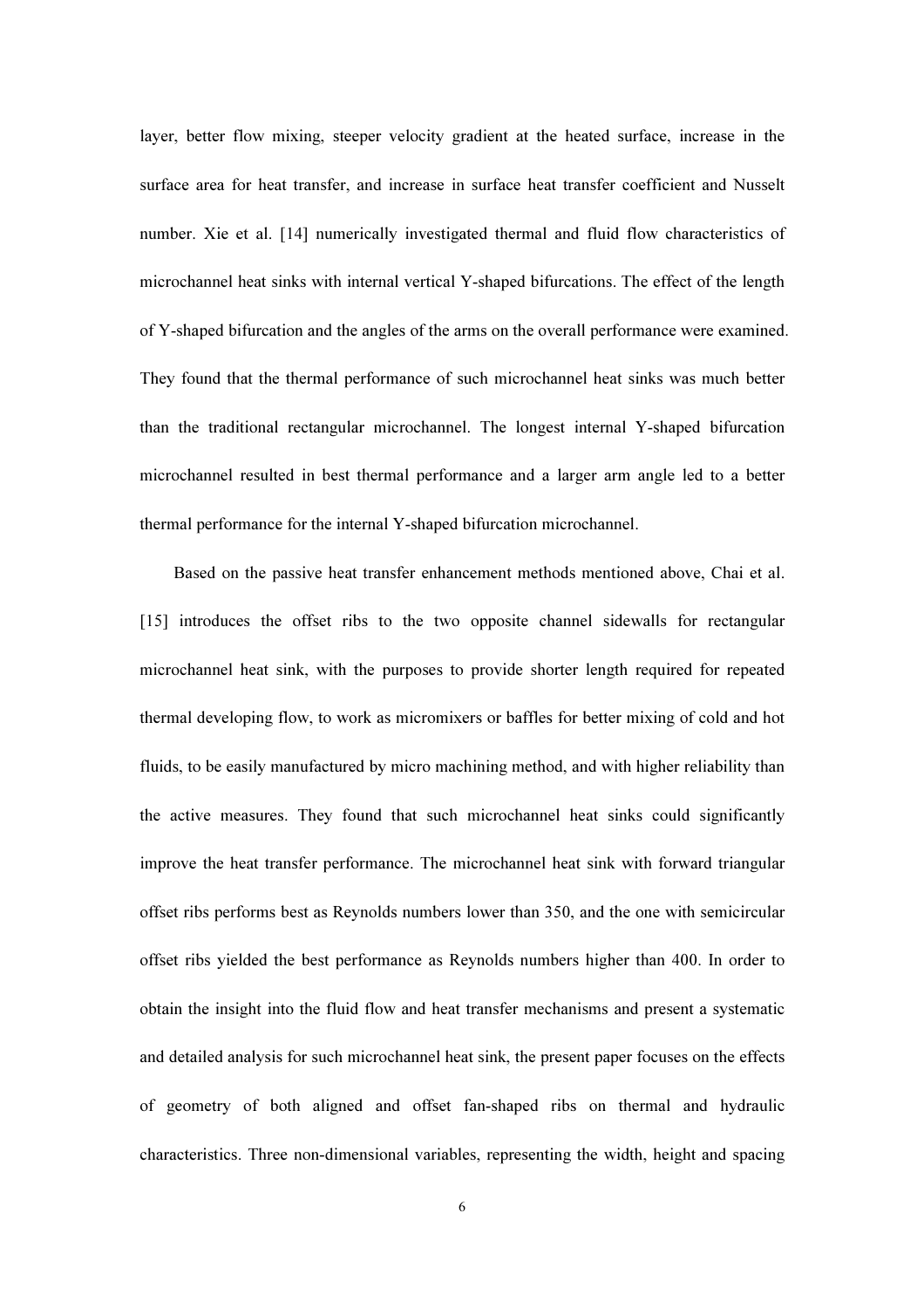of fan-shaped ribs are designed. As the first part of a three-part study, the objective of the paper is to identify the effects of such geometric and arrangement parameters on heat transfer, including temperature distribution, local and average heat transfer characteristics in such microchannel heat sink.

# 2. Model descriptions

# 2.1. Computational domain and geometric configurations

As illustrated in Fig. 1a, the computational domain has the length of 10 mm, width of 0.25 mm, and height of 0.35 mm. The length and height of microchannel are 10 mm and 0.2 mm, respectively. The width of the two parallel sidewalls for microchannel without ribs  $(W_c)$ is 0.1 mm. The fan-shaped ribs are mounted on the two parallel sidewalls in tandem for both aligned and offset arrangements. The geometric parameters for fan-shaped ribs are shown in Fig. 1b, including the width  $(W_r)$ , the height  $(H_r)$ , and the spacing  $(S_r)$ . The ranges for these geometric parameters examined in the present paper are 0.005-0.4 mm for  $W_r$ , 0.005-0.025 mm for  $H<sub>r</sub>$ , and 0.2-5 mm for  $S<sub>r</sub>$ . These geometric parameters develop three non-dimensional variables, including the ratio of the width of rib to the spacing  $(W_r/S_r)$ , the ratio of the height of rib to the width of the two parallel sidewalls  $(H<sub>r</sub>/W<sub>c</sub>)$ , and the ratio of the spacing of ribs to the width of the two parallel sidewalls  $(S_r/W_c)$ . Meanwhile, a smooth microchannel heat sink without fan-shaped ribs is introduced for comparison.

#### 2.2. Governing equations and boundary conditions

A three-dimensional solid-fluid conjugate model is used to predict heat transfer performance for such microchannel heat sink. The model employs the following assumptions: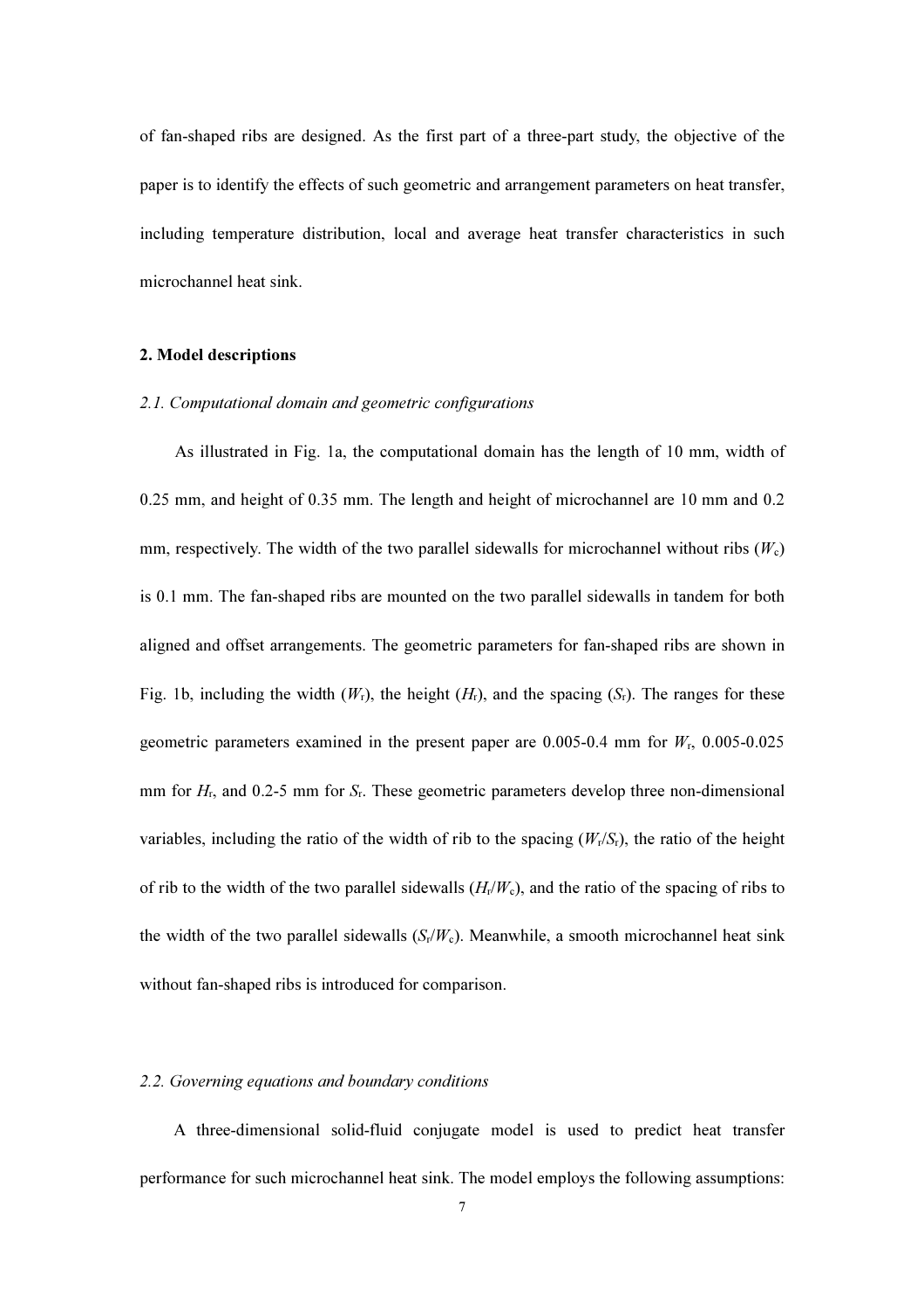Developing flow and heat transfer in microchannels; Steady and laminar flow; Varied fluid thermal-physical properties; Viscous dissipation. The following governing equations are used in the mathematical modeling.

Continuity:

$$
\frac{\partial(\rho_t u)}{\partial x} + \frac{\partial(\rho_t v)}{\partial y} + \frac{\partial(\rho_t w)}{\partial z} = 0
$$
\n(1)

Momentum:

$$
\frac{\partial \rho_t u u}{\partial x} + \frac{\partial \rho_t u v}{\partial y} + \frac{\partial \rho_t u v}{\partial z} = -\frac{\partial p}{\partial x} + \frac{\partial}{\partial x} \left( \mu_t \frac{\partial u}{\partial x} \right) + \frac{\partial}{\partial y} \left( \mu_t \frac{\partial u}{\partial y} \right) + \frac{\partial}{\partial z} \left( \mu_t \frac{\partial u}{\partial z} \right)
$$
(2)

$$
\frac{\partial \rho_f v u}{\partial x} + \frac{\partial \rho_f v v}{\partial y} + \frac{\partial \rho_f v w}{\partial z} = -\frac{\partial p}{\partial y} + \frac{\partial}{\partial x} \left( \mu_r \frac{\partial v}{\partial x} \right) + \frac{\partial}{\partial y} \left( \mu_r \frac{\partial v}{\partial y} \right) + \frac{\partial}{\partial z} \left( \mu_r \frac{\partial v}{\partial z} \right)
$$
(3)

$$
\frac{\partial \rho_{\rm f} w u}{\partial x} + \frac{\partial \rho_{\rm f} w v}{\partial y} + \frac{\partial \rho_{\rm f} w w}{\partial z} = -\frac{\partial p}{\partial z} + \frac{\partial}{\partial x} \left( \mu_{\rm f} \frac{\partial w}{\partial x} \right) + \frac{\partial}{\partial y} \left( \mu_{\rm f} \frac{\partial w}{\partial y} \right) + \frac{\partial}{\partial z} \left( \mu_{\rm f} \frac{\partial w}{\partial z} \right) \tag{4}
$$

Energy equation for liquid:

$$
\frac{\partial \rho_{\rm f} u}{\partial x} + \frac{\partial \rho_{\rm f} v}{\partial y} + \frac{\partial \rho_{\rm f} w}{\partial z} = \frac{\partial}{\partial x} \left( \frac{k_{\rm f}}{c_{\rm pf}} \frac{\partial T}{\partial x} \right) + \frac{\partial}{\partial y} \left( \frac{k_{\rm f}}{c_{\rm pf}} \frac{\partial T}{\partial y} \right) + \frac{\partial}{\partial z} \left( \frac{k_{\rm f}}{c_{\rm pf}} \frac{\partial T}{\partial z} \right) + \Phi \tag{5}
$$

In Eq.  $(5)$ ,  $\Phi$  is the viscous dissipation term, which is written as

$$
\Phi = \mu_{\rm f} \left\{ 2 \left[ \left( \frac{\partial u}{\partial x} \right)^2 + \left( \frac{\partial v}{\partial y} \right)^2 + \left( \frac{\partial w}{\partial z} \right)^2 \right] + \left( \frac{\partial u}{\partial y} + \frac{\partial v}{\partial x} \right)^2 + \left( \frac{\partial u}{\partial z} + \frac{\partial w}{\partial x} \right)^2 + \left( \frac{\partial v}{\partial z} + \frac{\partial w}{\partial y} \right)^2 \right\} \tag{6}
$$

Energy equation for the solid

$$
\frac{\partial}{\partial x}\left(k_s \frac{\partial T}{\partial x}\right) + \frac{\partial}{\partial y}\left(k_s \frac{\partial T}{\partial y}\right) + \frac{\partial}{\partial z}\left(k_s \frac{\partial T}{\partial z}\right) = 0\tag{7}
$$

where  $\rho$  is density,  $\mu$  is dynamic viscosity,  $c_p$  is specific heat capacity, k is thermal conductivity. Subscripts f and s refer to fluid and solid, respectively.

For the sake of completeness, the boundary conditions corresponding to Fig.1a are mathematically listed as follows.

Velocity-inlet boundary: At the microchannel section, five inlet flow velocities  $u_{\text{in}}$  are selected as the average velocity  $\overline{u}$  in the constant cross-section region is respectively 1, 2, 3, 4 and 5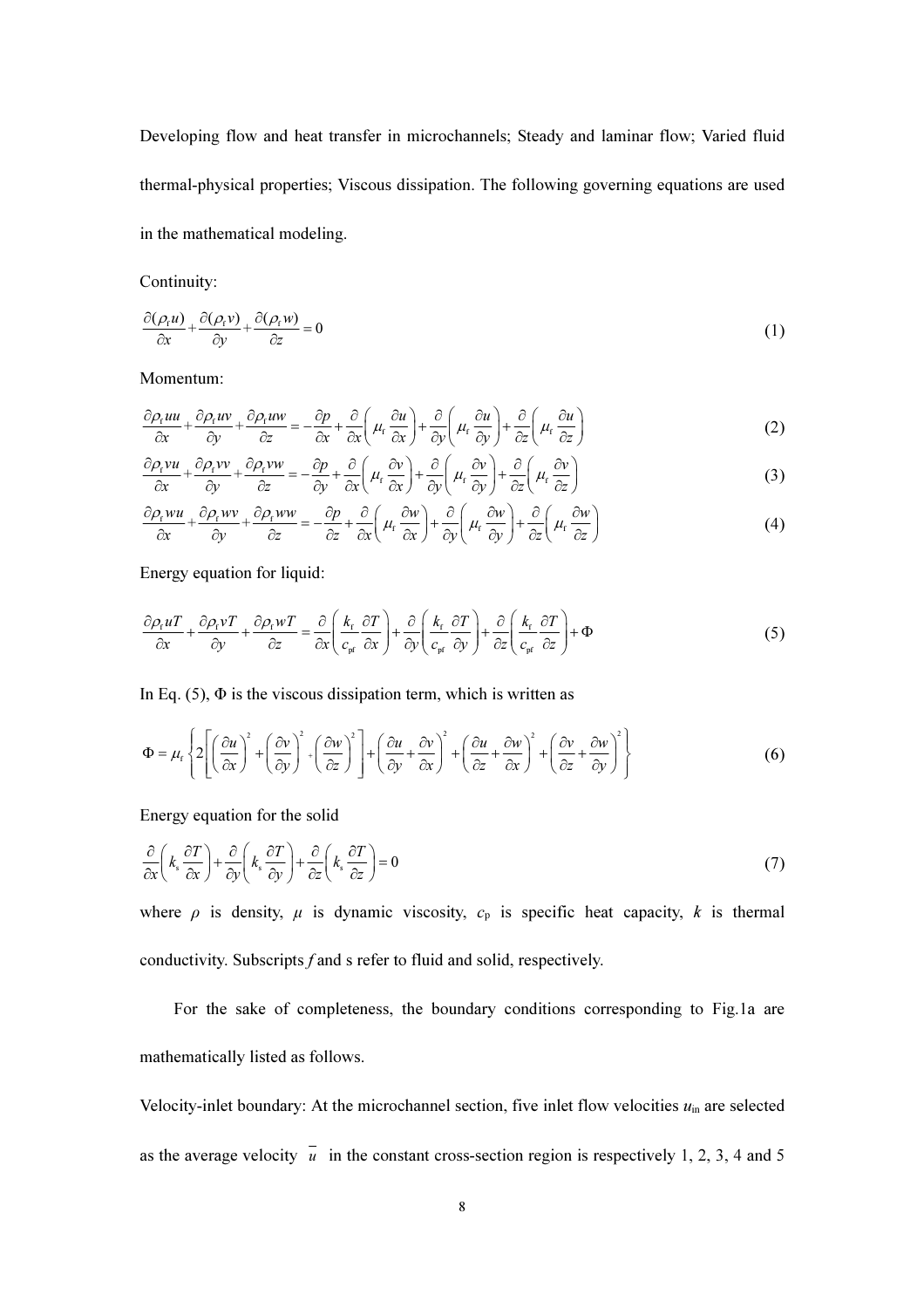m·s-1 and the corresponding Reynolds number is 187, 316, 443, 582 and 715, respectively.

$$
x = 0: u = uin and Tf = Tin
$$
 (8)

where  $T_{\text{in}}$  = 293 K is the given temperature at the channel inlet.

Pressure-outlet boundary: At the channel outlet, a constant pressure boundary condition is applied.

$$
x = 10 \text{ mm: } p_{\text{f}} = p_{\text{out}} \tag{9}
$$

where  $p_{\text{out}} = 0$  (gauge pressure) is the given pressure at the channel outlet.

Constant heat flux boundary: At the base of computational domain, a constant heat flux of  $q_w$ 

$$
= 10^6 \, \text{W} \cdot \text{m}^{-2} \text{ is imposed.}
$$

$$
z = 0: \t -k_s \frac{\partial T_s}{\partial z} = q_w \tag{10}
$$

Symmetry wall boundary: At the two sides of the computational domain, zero normal velocity and zero normal gradient of temperature for the symmetry planes.

$$
y = 0, \quad \frac{\partial T_s}{\partial y} = 0 \tag{11a}
$$

$$
y = 0.25 \text{ mm}, \quad \frac{\partial T_s}{\partial y} = 0 \tag{12b}
$$

Adiabatic boundary: For other surfaces, adiabatic boundary is applied.

$$
\frac{\partial T_{\rm f}}{\partial x} = 0 \quad \text{or} \quad \frac{\partial T_{\rm s}}{\partial x} = 0 \tag{13}
$$

In the present study, the water and silicon are used as fluid and solid for the computational domain, respectively. The properties of water are allowed to vary with temperature, and the functional relations between density, viscosity, specific heat and thermal conductivity with temperature are given as Incropera [16].

$$
\rho_{\rm f} = \frac{999.84 + 18.225T - 7.92 \times 10^{-3} T^2 - 5.545 \times 10^{-5} T^3 + 1.498 \times 10^{-7} T^4 - 3.933 \times 10^{-10} T^5}{1 + 1.816^{-2} T}
$$
(14)

$$
\mu_{\rm f} = 2.414 \times 10^{-5} \times 10^{\frac{247.8}{T-140}} \tag{15}
$$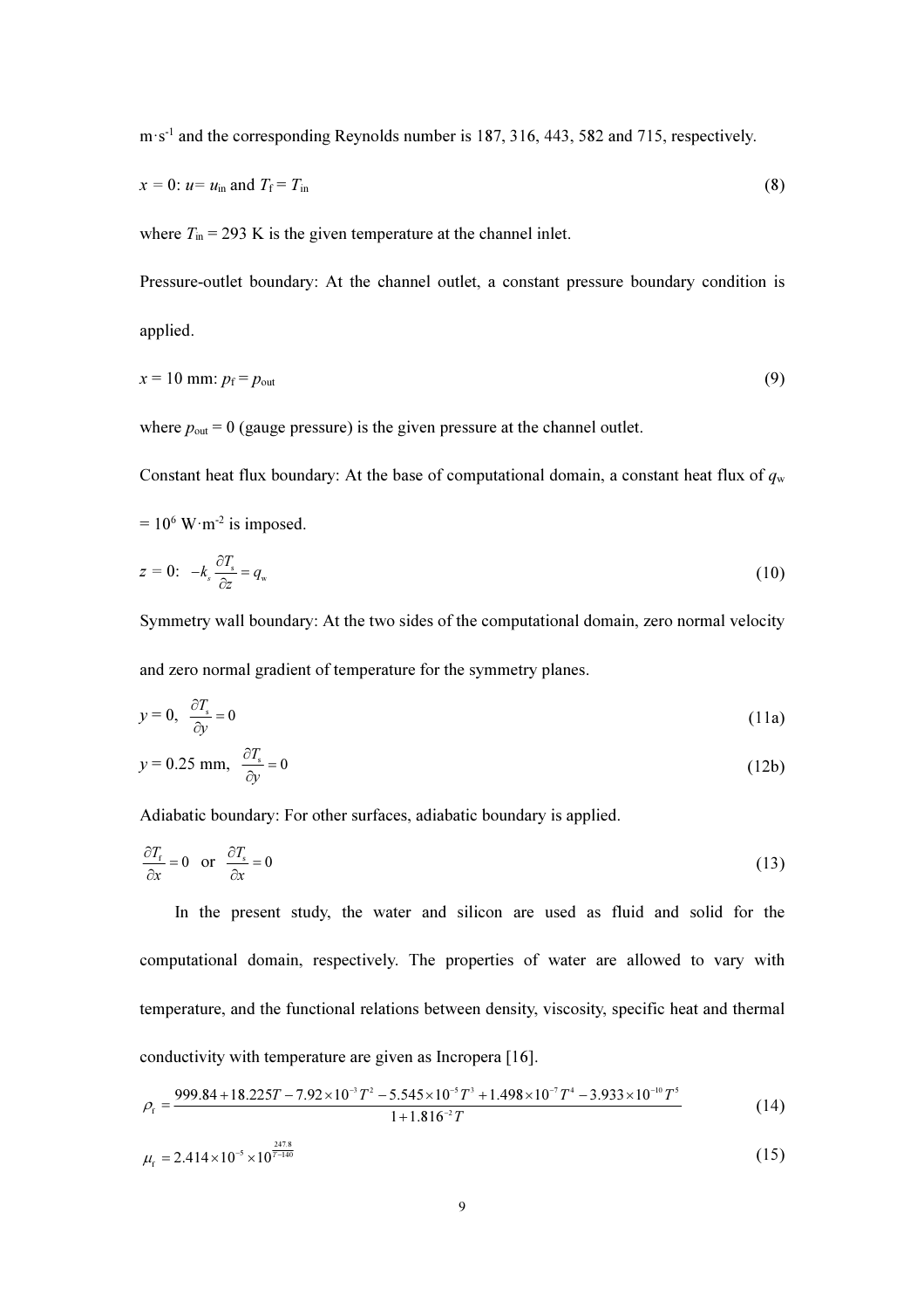$$
c_{\rm pf} = 8958.9 - 40.535T + 0.11243T^2 - 1.014 \times 10^{-4} T^3 \tag{16}
$$

$$
k_{\rm r} = -0.58166 + 6.3556 \times 10^{-3} T - 7.964 \times 10^{-6} T^2 \tag{17}
$$

where the unit of T is  ${}^{\circ}C$  in Eq. (14) and K in Eqs. (15), (16) and (17). The thermal conductivity of silicon  $k_s$  is set as a constant of 148 W·m<sup>-1</sup> K<sup>-1</sup> in the computations.

#### 2.3. Solution methods and data acquisition

In this paper, the numerical simulations are performed using the ANSYS FLUENT 12.0 software. The SIMPLEC algorithm is applied to solve the governing differential equations for the continuity, momentum and energy equations. The solutions are considered to be converged when the normalized residual values are less than  $10^{-5}$  for all the variables. The numerical code is verified in a number of ways to ensure the validity. For every microchannel heat sink, a grid independence test is conducted using several different mesh sizes. The grid independence test is similar to Chai et al. [15]. Fig. 1c shows some grid generations in the  $x-y$ plane (z = 0.25 mm,  $W_c = 0.1$  mm,  $W_r = 0.1$  mm,  $H_r = 0.025$  mm and  $S_r = 0.4$  mm). In order to further check the accuracy and reliability of this mathematical model, numerical results of heat transfer for the smooth microchannel heat sink have been performed by comparing with the experimental results from Chai et al. [12]. As shown in Fig. 2, the comparisons are found to be in good agreement and the largest difference is no more than 8%.

To present the numerical results of heat transfer characteristics, the important parameters are given below.

Reynolds number:

$$
Re = \frac{\rho_{\rm f} \bar{u} D_{\rm h}}{\mu_{\rm f}} \tag{18}
$$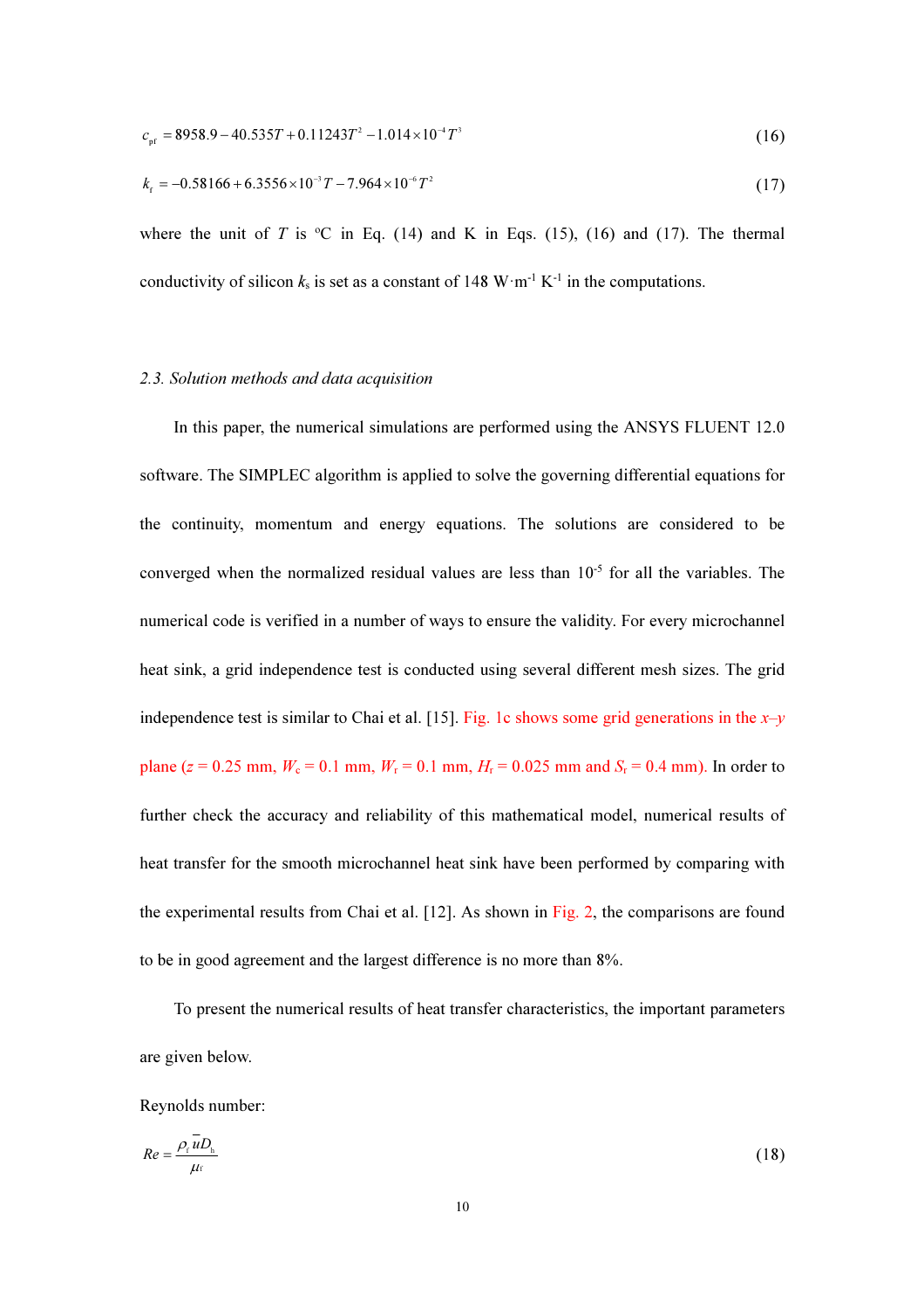where  $\rho_f$  is the volume average fluid density,  $\bar{u}$  is the average flow velocity as mentioned above,  $D_h$  is the hydraulic diameter calculated based on the constant cross-section region,  $\mu_f$  is the mass average fluid dynamic viscosity. The  $\rho_f$  and  $\mu_f$  are defined as

$$
\rho_{\rm r} = \frac{\int \rho_{\rm ti} dV}{V} \tag{19}
$$

$$
\mu_{\rm r} = \frac{\int \mu_{\rm r,i} \rho_{\rm r,i} dV}{\int \rho_{\rm r,i} dV}
$$
\n(20)

Local heat transfer coefficient and Nusselt number:

$$
h_{\rm x} = \frac{q_{\rm w} L W}{A(T_{\rm w.x} - T_{\rm rx})} \tag{21}
$$

$$
Nu_{x} = \frac{h_{x}D_{h}}{k_{f}}
$$
\n(22)

where  $q_w$  represents heat flux at the silicon base, A is the contact surface area of water and silicon based on the smooth microchannel,  $L$  and  $W$  are respectively the length and width of computational domain,  $k_f$  is the mass average fluid thermal conductivity and defined as

$$
k_{\rm r} = \frac{\int k_{\rm r,i} \rho_{\rm r,i} dV}{\int \rho_{\rm r,i} dV}
$$
\n(23)

 $T_{w,x}$  and  $T_{f,x}$  are the local heat sink base temperature and the local bulk fluid temperature, respectively, defined as

$$
T_{w,x} = \frac{\int T_{w,xy} dy}{\int dy}
$$
 (24)

$$
T_{\rm{tx}} = \frac{\int T_{\rm{fix}} \rho_{\rm{fix}} \left| \vec{v} \cdot d\vec{A} \right|}{\int \rho_{\rm{fix}} \left| \vec{v} \cdot d\vec{A} \right|} \tag{25}
$$

Average heat transfer coefficient and Nusselt number:

$$
\overline{h} = \frac{q_{\rm w} L W}{A(\overline{T_{\rm w}} - \overline{T_{\rm f}})}\tag{26}
$$

$$
\overline{Nu} = \frac{\overline{h}D_h}{k_f} \tag{27}
$$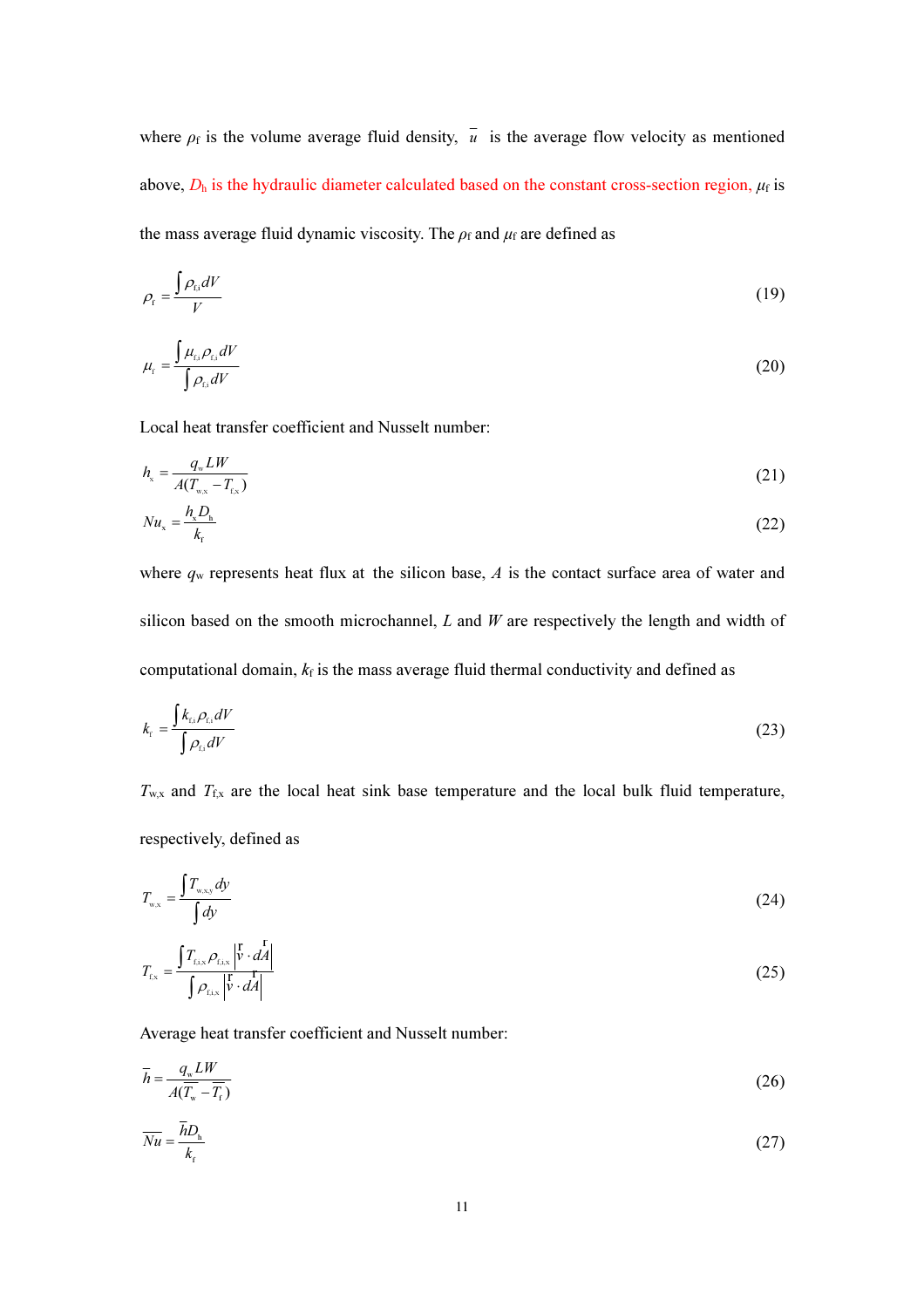where  $\overline{T_w}$  and  $\overline{T_t}$  are the area-weighted temperature of the silicon base and the mass-average temperature of water in microchannels, respectively, defined as

$$
\overline{T_{w}} = \frac{\int T_{wxy} dy dx}{\int dy dx}
$$
\n(24)

$$
\overline{T}_{\rm f} = \frac{\int T_{\rm f,i,x} \rho_{\rm f,i,x} \left| \vec{v} \cdot d\vec{A} \right| dx}{\int \rho_{\rm f,i,x} \left| \vec{v} \cdot d\vec{A} \right| dx}
$$
\n(25)

Total thermal resistance:

$$
R_{\rm th} = \frac{\overline{T_{\rm w}} - T_{\rm in}}{q_{\rm w} L W} \tag{28}
$$

#### 3. Results and discussion

#### 3.1. Parametric study on local heat transfer characteristics

Flow structures should be firstly provided to present the physical issues behind the variation of heat transfer. Figure 3 shows the velocity contour and streamlines with  $x$  in the range of 6.0 to 6.8 mm in the plane of  $z = 0.25$  mm as  $Re = 443$ . As it is bulky to depict the data for all the cases studied, for the purpose of comparison, results are presented here only for the microchannel heat sinks with fan-shaped ribs of  $W_r = 0.1$  mm,  $H_r = 0.025$  mm and  $S_r =$ 0.4 mm. For the smooth microchannel heat sink (MCHS), the region of maximum velocity is always at the channel center. After introduction of fan-shaped ribs to the channel, the region of maximum velocity is shifted. The flow entering and leaving the fan-shaped ribs region experience the flow passage constriction and expansion, which lead to the increase or decrease of water velocity due to the Bernoulli Effect. The water velocity obviously varies with the flow passage for the microchannel heat sink with aligned fan-shaped ribs (MCHS-AFR), and is not as obvious as MCHS-AFR for the microchannel heat sink with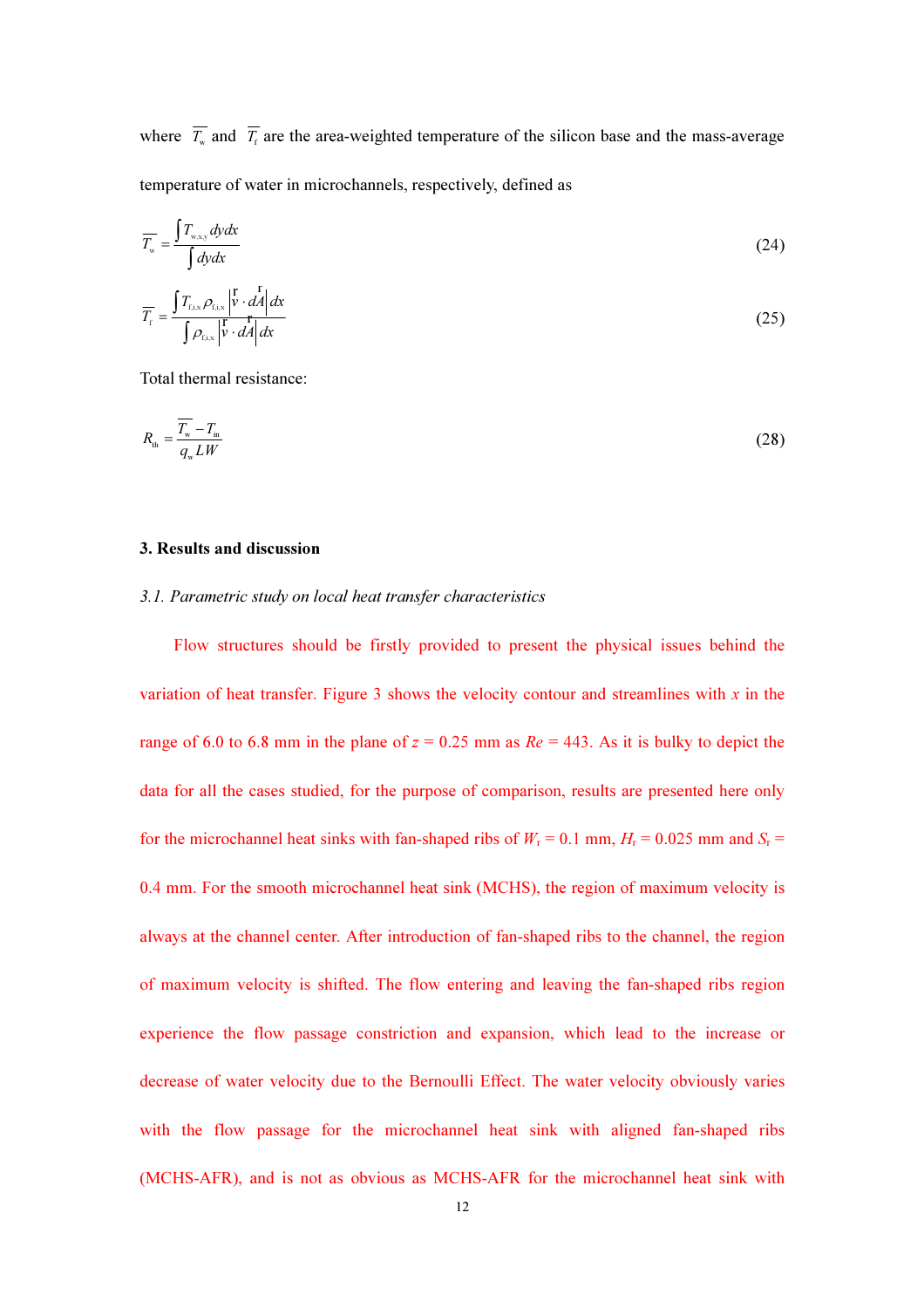offset fan-shaped ribs (MCHS-OFR). From Fig. 3b, it is noted that the streamlines are interrupted by the aligned fan-shaped ribs, while some of them are interrupted and some change their direction under the influence of offset fan-shaped ribs. It is also found that at the region near the downstream surface of aligned fan-shaped ribs, the water velocity is very small and a recirculation is formed there. The interruption of streamlines results in heat transfer enhancement and higher pressure drop owing to the boundary layer redevelopment, while the recirculation leads to improvement or deterioration of heat transfer, which are dependent on the intensity of the second flow developed there. The interruption of streamlines depends on the flow passage ratio of constriction to expansion, while the recirculation size and the intensity of the second flow are dependent on both the geometry of fan-shaped ribs and the water hydraulic and thermo-physical properties. Therefore, the geometry of fan-shaped ribs and water velocity can have significant influence on thermal and hydraulic characteristics of such microchannel heat sink.

Figure 4 depicts the local temperature profiles with x ranging from 6.0 mm to 6.8 mm in the plane of  $z = 0.25$  mm as  $Re = 443$  with the same channel geometry as Fig. 3. It is noted that for the MCHS, the temperature in the channel center is lower, while shows higher values near the sidewalls, where there are large temperature gradients in the  $\nu$  direction. After introduction of fan-shaped ribs to channel sidewalls, the temperature near the sidewalls obviously decreases, and the MCHS-OFR shows a smaller temperature difference between the channel center and the sidewalls than the MCHS-AFR. For MCHS-AFR, the isotherm varies mainly dependent on the periodically changed flow passage; For MCHS-OFR, the isotherm varies largely based on both the changed flow passage and the changed flow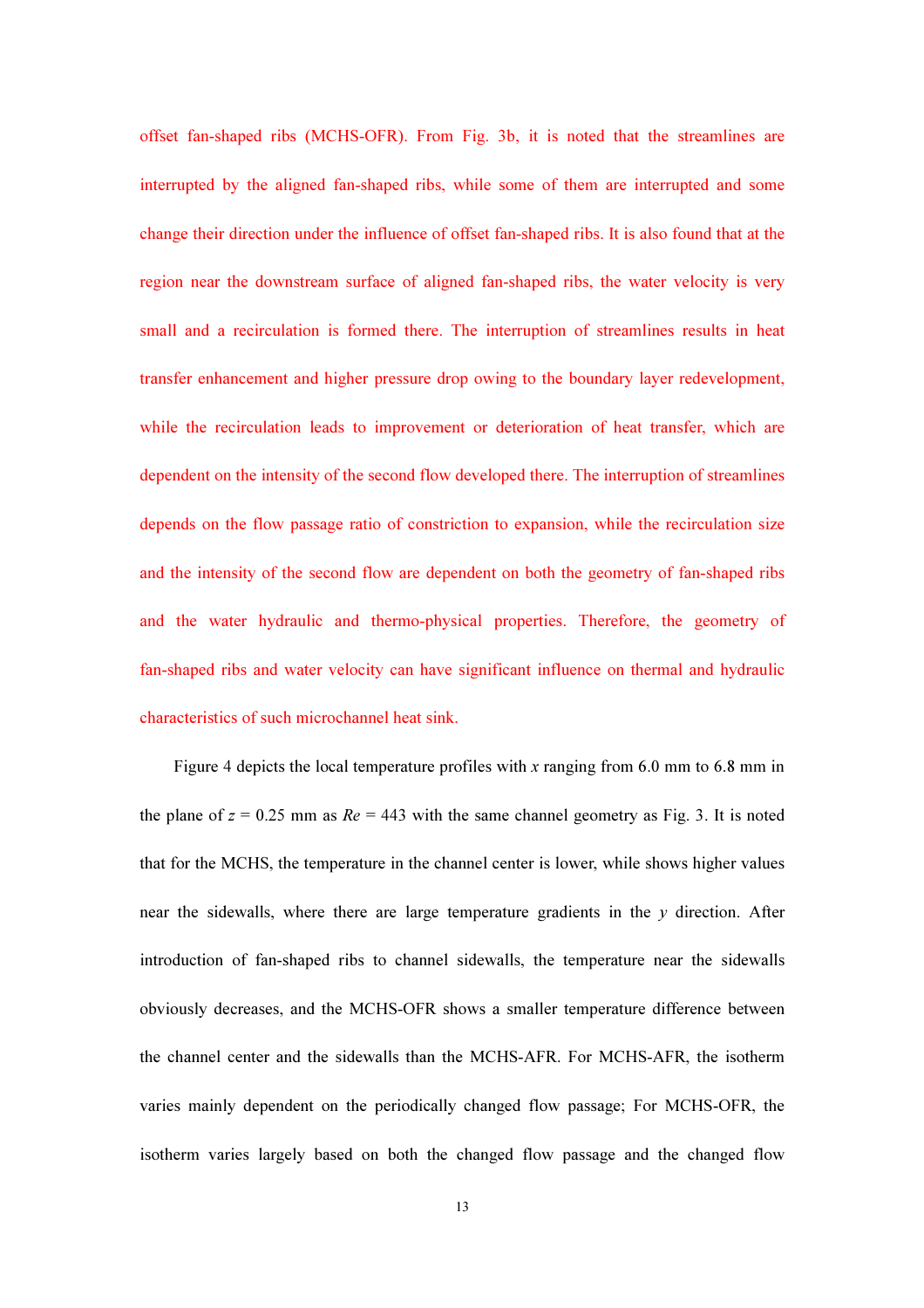direction.

Figures 5a and 5b respectively show the effects of  $W_r$  on  $T_{w.x}$  and  $Nu_x$  along the flow direction as  $Re = 443$ , where the non-dimensionalized length is defined as  $(x^* = x/(D_h Re Pr))$ . The geometry of fan-shaped ribs used in these figures is  $W_c = 0.1$  mm,  $H_r = 0.025$  mm,  $S_r =$ 0.4 mm and  $W_r = 0.1, 0.2, 0.3$  and 0.4 mm. It is noticed that there are differences for  $T_{w,x}$  and  $Nu<sub>x</sub>$  in the channel inlet, which is caused by the three-dimensional heat conduction in the silicon block. From Fig. 5a, it can be seen that the fan-shaped ribs can effectively prevent the increase of  $T_{w,x}$  along the flow direction. Along the whole length of microchannel, the  $T_{w,x}$  is increased by 20.8 K for MCHS, but just 9.5, 10.1, 10.2 and 10.6 K respectively for MCHS-AFR with  $W_r/S_r = 0.25, 0.5, 0.75$  and 1, and 9.9, 10.1, 11.1 and 11.5 K respectively for MCHS-OFR with  $W_r/S_r = 0.25, 0.5, 0.75$  and 1. From Fig. 5b, it is noted that the fan-shaped ribs lead to obviously different local heat transfer characteristics. For the MCHS, the  $Nu<sub>x</sub>$ continually drops along the flow direction; For MCHS-AFR and MCHS-OFR, the drop of  $N_{u_x}$  has been efficiently prevented and kept at a higher level. Further, as water flows across the aligned fan-shaped ribs, the  $Nu<sub>x</sub>$  rapidly increases or decreases with the contraction or expansion of flow passage, while there is no obvious fluctuation as water flows across the offset fan-shaped ribs. This phenomenon is mainly caused by the different ratio of contraction to expansion of flow passage, owing to the aligned or offset arrangement.

Figures 6a and 6b show the effect of  $H_r$  on  $T_{w,x}$  and  $Nu_x$  along the flow direction as  $Re =$ 443. The geometry parameter used in these figures are  $W_c = 0.1$  mm,  $S_r = 0.4$  mm,  $W_r = 0.1$ mm, and  $H_r = 0.005$ , 0.015 and 0.025 mm. From Fig. 6a, it can be seen that the  $T_{w,x}$  at a given position largely decreases with the increase of  $H_r/W_c$ . Along the whole length of microchannel,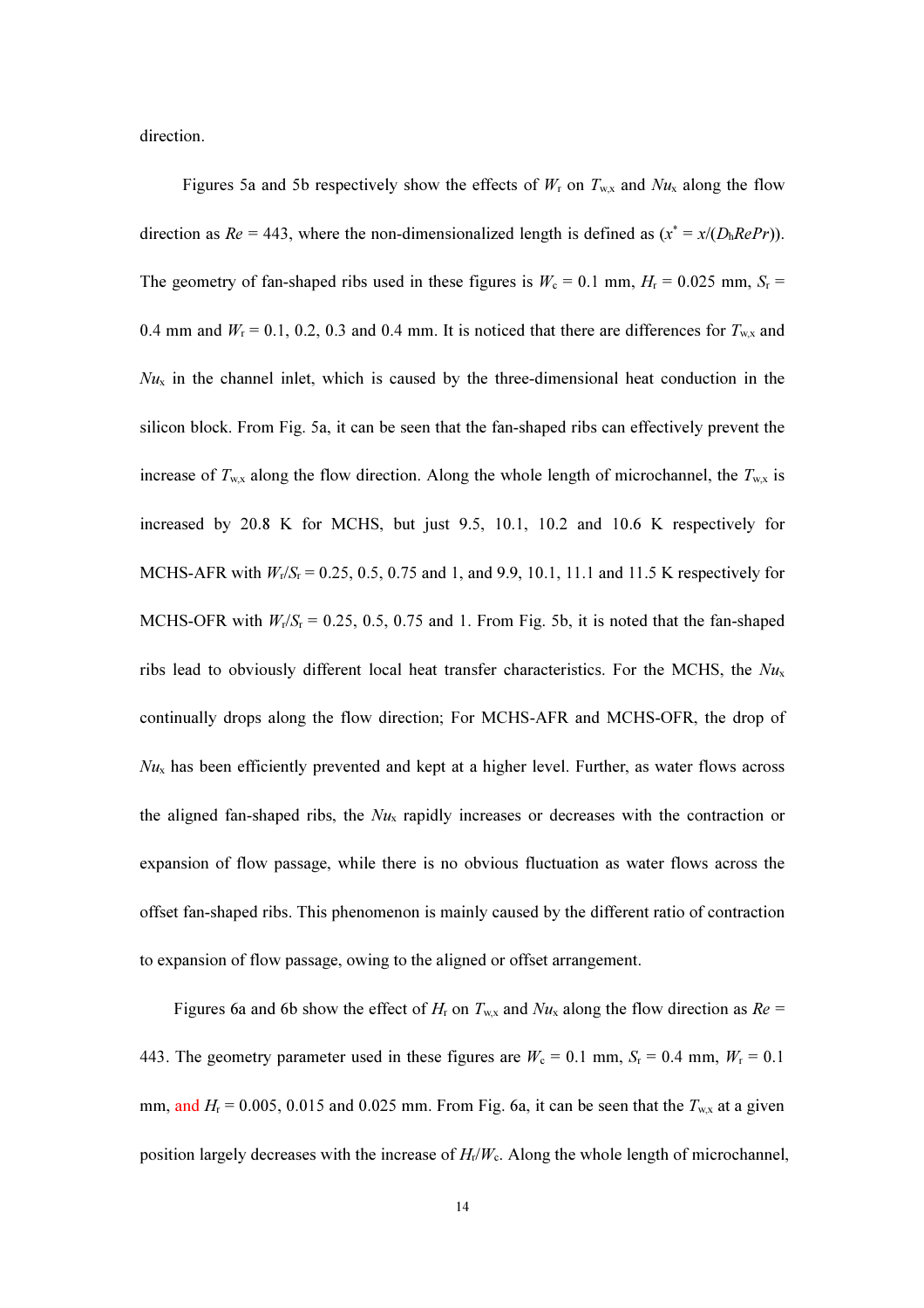the  $T_{\text{wx}}$  is increased by 17.4, 12.1 and 9.5 K respectively for MCHS-AFR with  $H_r/W_c = 0.05$ , 0.15 and 0.25, while by 17.6, 12.5 and 9.9 K respectively for MCHS-OFR with  $H_r/W_c = 0.05$ , 0.15 and 0.25. Correspondingly, the  $Nu<sub>x</sub>$  at a given position obviously increases with increase of  $H_v/W_c$  as shown in Fig. 6b. Further, as  $H_v/W_c = 0.05$  and 0.15, the  $Nu_x$  continually drops along the flow direction and there is no obvious fluctuation as water flows across the fan-shaped ribs for both MCHS-AFR and MCHS-OFR, while as  $H_r/W_c = 0.25$ , the  $Nu_x$  for MCHS-AFR shows obvious fluctuation as water flows across the fan-shaped ribs. It is also found that there is larger  $Nu_x$  difference between MCHS-AFR and MCHS-OFR at the middle region than the channel ends.

Because the fan-shaped ribs are used to provide shorter length required for repeated thermal developing flow, the spacing of ribs is another important geometry parameter to determine the local heat transfer characteristics. Figures 7a and 7b show the effect of  $S_r$  on  $T_{w,x}$  and  $Nu_x$  along the flow direction as  $Re = 443$ . The geometry parameters used in these figures are  $W_c = 0.1$  mm,  $W_r = 0.1$  mm,  $H_r = 0.025$  mm and  $S_r = 2, 1, 0.5$ , and 0.25 mm. From Fig. 7a, it can be found that the  $T_{w.x}$  at a given position largely decreases with the increase of  $S_r/W_c$ . Along the whole length of microchannel, the  $T_{w,x}$  is increased by 15.1, 11.7, 10 and 9.3 K respectively for MCHS-AFR with  $S_r/W_c = 20$ , 10, 5 and 2.5, and 16.2, 13.5, 11.4 and 9.8 K respectively for MCHS-OFR with  $S_r/W_c = 20$ , 10, 5 and 2.5. Correspondingly, the  $Nu_x$  at a given position obviously increases with decrease of  $S_r/W_c$  as shown in Fig. 7b. As  $S_r/W_c = 20$ and 10, the  $Nu_x$  continually drops along the flow direction; As  $S_r/W_c = 5$ , the  $Nu_x$  just drops near the channel inlet and then keeps at a higher level; As  $S_r/W_c = 2.5$ , the  $Nu_x$  keeps at a higher level without obvious drop from the channel inlet. It is also noted that for  $S_r/W_c = 20$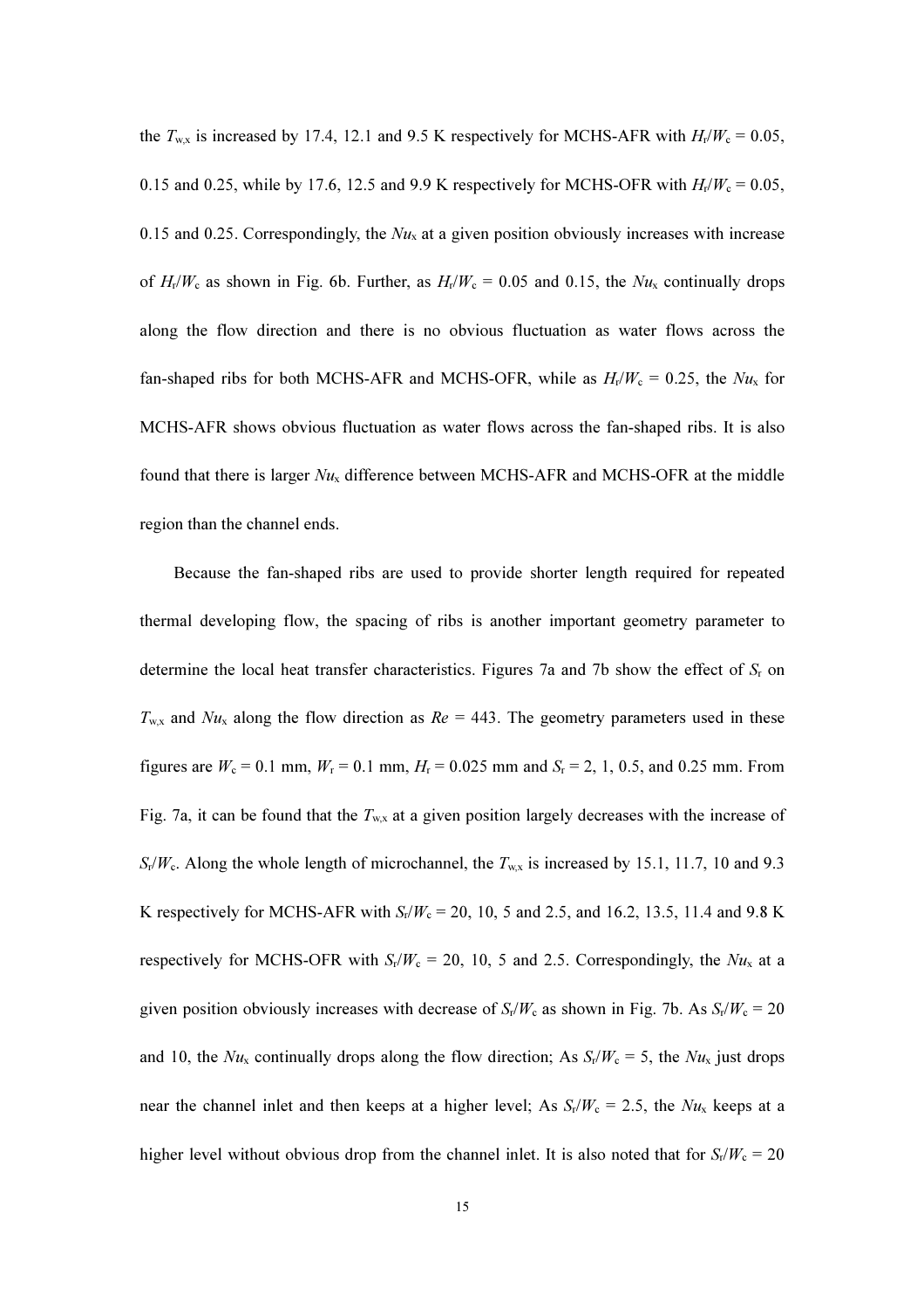and 10, the MCHS-AFR shows a little higher  $Nu_x$  at a given position than MCHS-OFR; For  $S_r/W_c = 5$ , the MCHS-AFR shows a little lower  $Nu_x$  than MCHS-OFR as  $x^* < 0.005$ , while a contrary tendency as  $x^* > 0.005$ ; For  $S_r/W_c = 2.5$ , the MCHS-AFR and MCHS-OFR show almost the same  $Nu_x$  level as  $x^* > 0.01$ , and as  $x^* < 0.01$ , the MCHS-OFR performs a little better.

#### 3.2. Parametric study on average heat transfer characteristics

Figure 8 shows the effect of Re and  $W_r/S_r$  on  $\overline{Nu}$  ,  $\overline{Nu}$  /  $\overline{Nu}$  and  $R_{th}/R_{th,0}$ , where  $\overline{Nu}$  and  $R_{th,0}$ are the average Nusselt number and total thermal resistance of the baseline MCHS. The geometry of fan-shaped ribs used in these figures is  $W_c = 0.1$  mm,  $H_r = 0.025$  mm,  $S_r = 0.4$ mm and  $W_r = 0.05$ -0.4 mm. It can be noted that the offset ribs can give rise to significant heattransfer enhancement. From Fig. 8a, it can be seen that the  $\overline{Nu}$  obviously increases with increase of Re. With the increase of Re from 187 to 715, the  $\overline{Nu}$  increases from 4.96 to 6.91 for MCHS; from 7.59 to 12.82, 8.32 to 12.42, 8.66 to 12.29 and 9.34 to 11.52 respectively for MCHS-AFR with  $W_r/S_r = 0.25, 0.5, 0.75$  and 1; from 7.58 to 12.86, 7.52 to 12.12, 7.95 to 11.58 and 8.55 to 11.13 respectively for MCHS-OFR with  $W_r/S_r = 0.25, 0.5, 0.75$  and 1. From Fig. 8b, it can be seen that there is no very clear variation tendency of  $\overline{Nu}$   $\overline{Nu}$  with  $W_r/S_r$ . With the increase of  $W_r/S_r$  form 0.125 to 1, the  $\overline{Nu}$  /  $\overline{Nu}$  for MCHS-AFR changes in the ranges of 1.49-1.88, 1.64-1.89, 1.73-1.89, 1.73-1.86 and 1.67-1.86 respectively for Re = 187, 316, 443, 582 and 715, and the  $\frac{N_u}{Nu}$  for MCHS-OFR changes in the ranges of 1.51-1.72, 1.62-1.88, 1.63-1.95, 1.61-1.91 and 1.61-1.89 respectively for Re = 187, 316, 443, 582 and 715. From Fig. 8c, it can be found that the increase of Re results in obviously lower  $R_{\text{th}}/R_{\text{th,0}}$ ,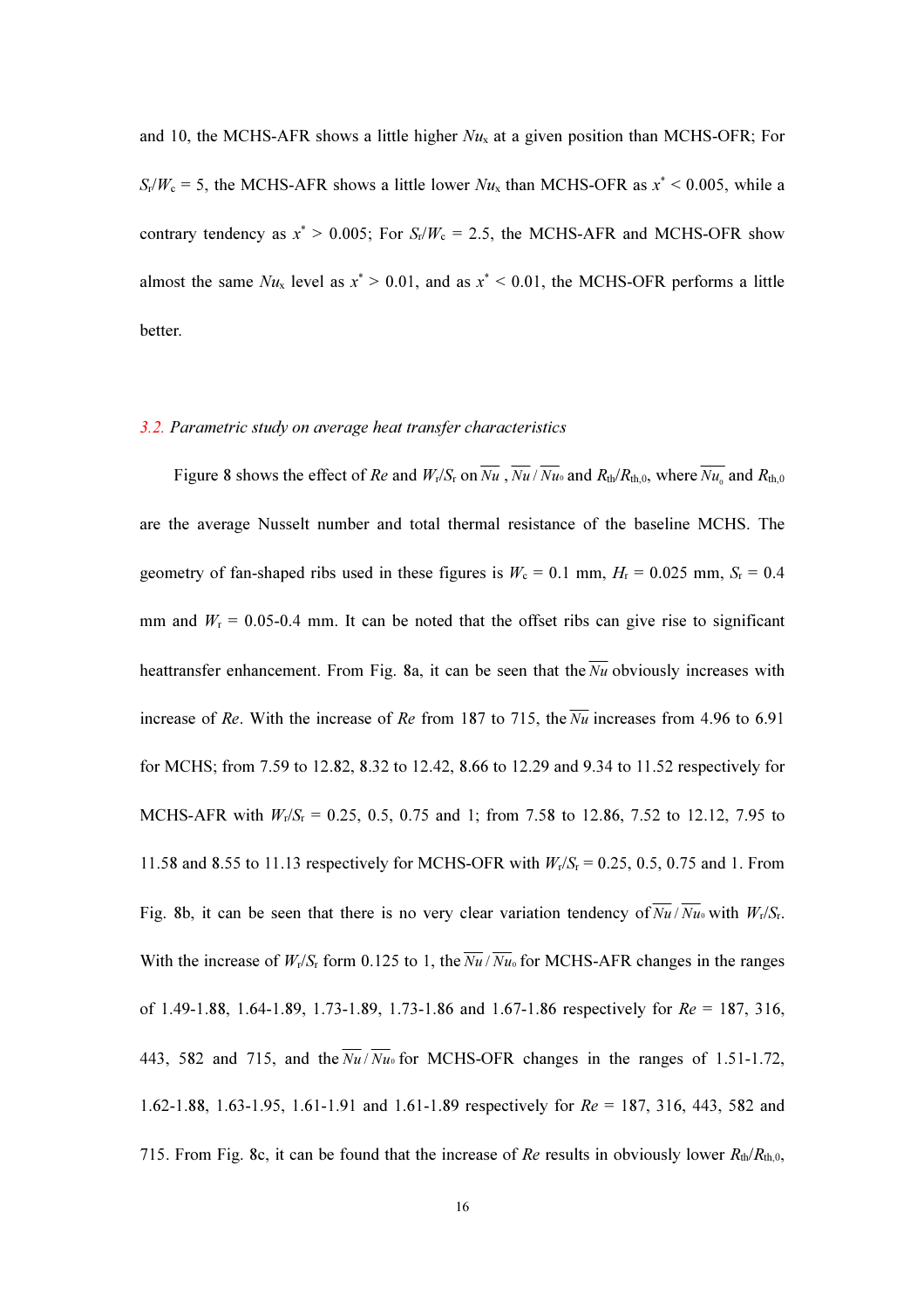but the  $R_{\text{th}}/R_{\text{th,0}}$  does not change much with  $W_{\text{r}}/S_{\text{r}}$ . As  $Re = 187$  and 316, with the increase of  $W_r/S_r$ , the  $R_{\text{th}}/R_{\text{th},0}$  generally increases and then drops very slowly. As  $Re = 443$ , 582 and 715, the difference of  $R_{\text{th}}/R_{\text{th},0}$  is smaller with changed  $W_{\text{r}}/S_{\text{r}}$ . With the increase of  $W_{\text{r}}/S_{\text{r}}$  from 0.125 to 1, the  $R_{th}/R_{th,0}$  changes in the ranges of 0.72-0.8, 0.66-0.72, 0.62-0.67, 0.62-0.66 and 0.61-0.66 respectively for MCHS-AFR as  $Re = 187, 316, 443, 582$  and 715, and 0.75-0.8, 0.66-0.72, 0.62-0.69, 0.6-0.68 and 0.6-0.68 respectively for MCHS-AFR as  $Re = 187, 316$ , 443, 582 and 715.

Figure 9 shows the effect of Re and  $H_r/W_c$  on  $\overline{Nu}$ ,  $\overline{Nu}$ ,  $\overline{Nu}$  and  $R_{th}/R_{th,0}$ . The geometry of fan-shaped ribs used in these figures is  $W_c = 0.1$  mm,  $S_r = 0.4$  mm,  $W_r = 0.1$  mm and  $H_r =$ 0.005-0.025 mm. From Fig. 9a, it can be seen that the increase of  $H_1/W_c$  leads to large increase of  $\overline{Nu}$ . As  $H_1/W_c = 0.05$  and 0.15, the MCHS-AFR shows a little higher  $\overline{Nu}$  than MCHS-OFR, while as  $H_r/W_c = 0.25$ , they are almost the same. With the increase of Re from 187 to 715, the  $\overline{Nu}$  increases from 5.5 to 7.8, 6.07 to 11.89 and 7.59 to 12.82 respectively for MCHS-AFR with  $H_r/W_c = 0.05$ , 0.15 and 0.25; from 5.39 to 7.38, 5.88 to 10.69 and 7.58 to 12.86 respectively for MCHS-OFR with  $H_r/W_c = 0.05$ , 0.15 and 0.25. From Fig. 9b, it is noticed that for the increase of  $H_r/W_c$  generally leads to increase of  $\overline{Nu}/\overline{Nu}$ . Comparing of  $\overline{Nu}$  /  $\overline{Nu}$  indicates that the MCHS-AFR results in better heat transfer characteristics at lower  $H_v/W_c$ . With the increase of  $H_v/W_c$  from 0.05 to 0.25, the  $\overline{Nu}$  /  $\overline{Nu}$  increases from 1.11 to 1.53, 1.13 to 1.7, 1.13 to 1.82, 1.13 to 1.82 and 1.13 to 1.86 for MCHS-AFR respectively as  $Re =$ 187, 316, 443, 582 and 715; from 1.09 to 1.53, 1.09 to 1.69, 1.08 to 1.78, 1.07 to 1.86 for MCHS-OFR respectively as  $Re = 187, 316, 443, 582$  and 715. From Fig. 9c, it can be found that the increases of Re and  $H_r/W_c$  lead to lower  $R_{th}/R_{th,0}$ . MCHS-AFR shows lower  $R_{th}/R_{th,0}$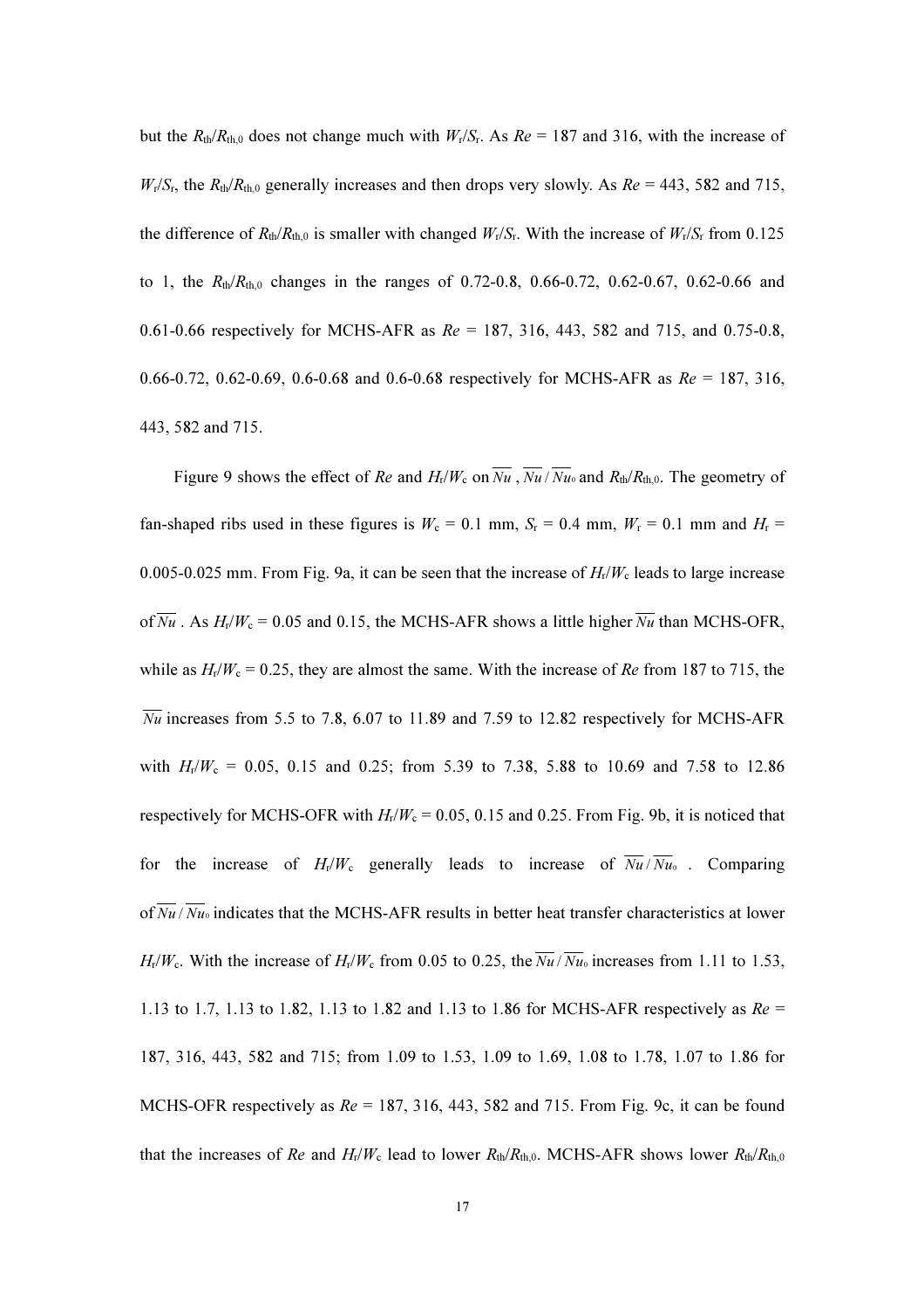than MCHS-OFR as  $H_r/W_c$  < 0.25, while almost the same as  $H_r/W_c$  = 0.25. With the increase of  $H_1/W_c$  from 0.05 to 0.25, the  $R_{th}/R_{th,0}$  decreases from 0.94 to 0.79, 0.92 to 0.7, 0.9 to 0.65, 0.9 to 0.63 and 0.9 to 0.61 for MCHS-AFR respectively as  $Re = 187, 316, 443, 582$  and 715; from 0.95 to 0.79, 0.94 to 0.7, 0.94 to 0.66, 0.94 to 0.63 and 0.95 to 0.61 for MCHS-OFR respectively as  $Re = 187, 316, 443, 582$  and 715.

Figure 10 shows the effect of Re and  $S_t/W_c$  on  $\overline{Nu}$ ,  $\overline{Nu}$ ,  $\overline{Nu}$  and  $R_{th}/R_{th,0}$ . The geometry of fan-shaped ribs used in these figures is  $W_c = 0.1$  mm,  $W_r = 0.1$  mm,  $H_r = 0.025$  mm and  $S_r =$ 0.2-5 mm. The number of fan-shaped ribs and the corresponding value of  $S_r/W_c$  are listed in Table 1. From Fig. 10a, it is noted that the decrease of  $S_r/W_c$  leads to large increase of  $\overline{Nu}$ . As  $S_r/W_c = 20$  and 10, the MCHS-AFR shows a little higher  $\overline{Nu}$  than MCHS-OFR, while as  $S_r/W_c$ = 5 and 2.5, the MCHS-OFR shows larger  $\overline{Nu}$  than MCHS-AFR as  $Re < 443$  and the contrary tendency as  $Re > 443$ . With the increase of Re from 187 to 715, the  $\overline{Nu}$  increases from 5.62 to 9.56, 6.28 to 10.98, 7.22 to 12.09 and 8.32 to 13.31 respectively for MCHS-AFR with  $S_r/W_c =$ 20, 10, 5 and 2.5; 5.45 to 8.49, 5.92 to 10.2, 7.19 to 11.68 and 8.71 to 12.86 respectively for MCHS-AFR with  $S_r/W_c = 20$ , 10, 5 and 2.5. From Fig. 10b, it can be found that the  $\overline{Nu}/\overline{Nu}$  generally increases with the decrease of  $S_r/W_c$ , except the cases for MCHS-AFR with  $S_r/W_c = 2$  at  $Re = 582$  and 715. As  $S_r/W_c > 5$ , the MCHS-AFR shows higher  $\overline{Nu}$  /  $\overline{Nu}$  than MCHS-OFR, while there is no obvious tendency as  $S_r/W_c < 5$ . With the decrease of  $S_r/W_c$ form 50 to 2, the  $\sqrt{Nu}$  increases from 1.05 to 1.89, 1.08 to 2.01, 1.1 to 1.98, 1.12 to 1.91 and 1.16 to 1.91 for MCHS-AFR respectively as  $Re = 187, 316, 443, 582$  and 715; from 1.04 to 1.81, 1.06 to 2.01, 1.08 to 2.03, 1.11 to 1.99 and 1.13 to 1.97 for MCHS-OFR respectively as  $Re = 187, 316, 443, 582$  and 715. Correspondingly the increases of Re and decrease of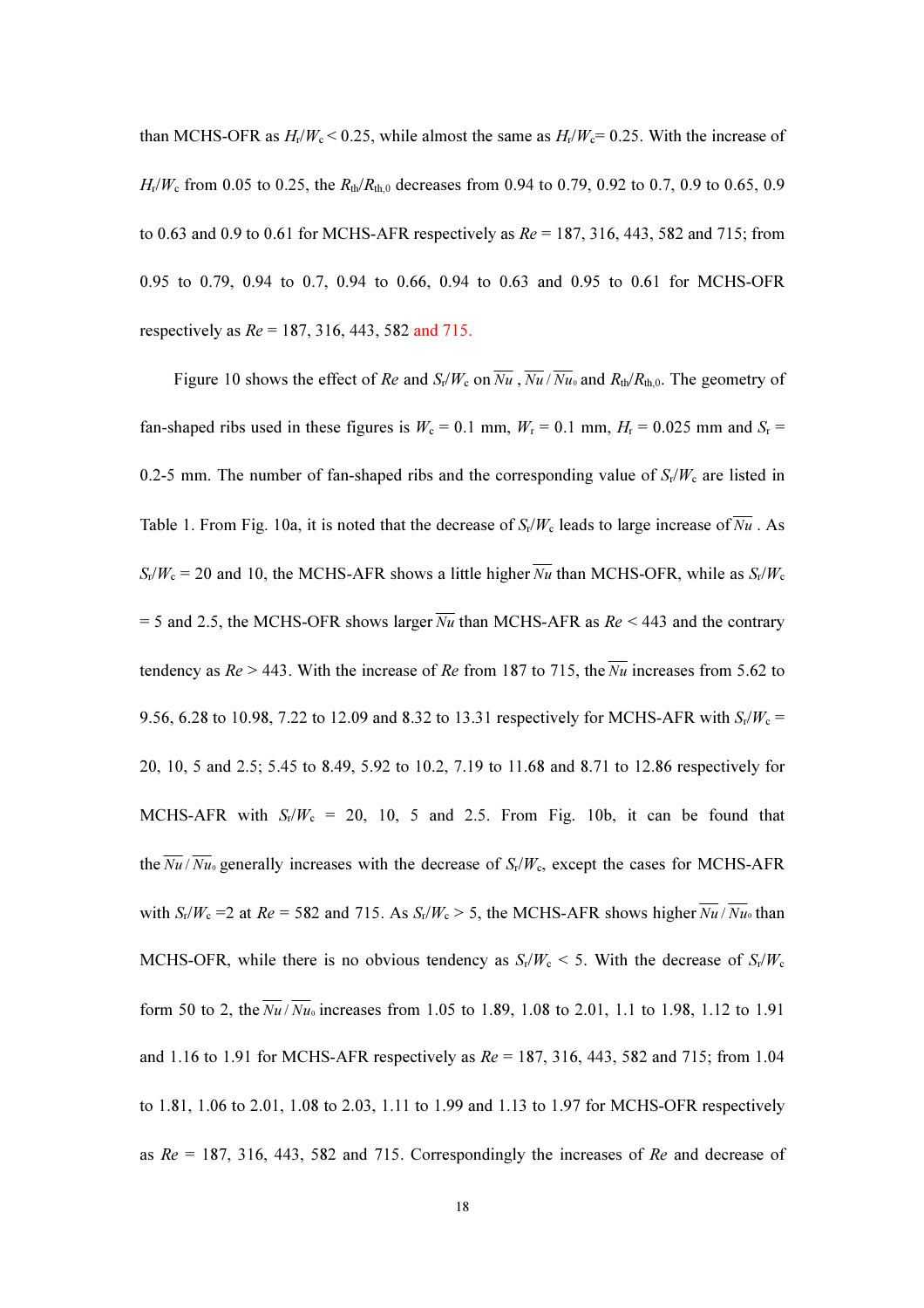$S_r/W_c$  lead to lower  $R_{th}/R_{th,0}$  as shown in Fig. 10c. With the decrease of  $S_r/W_c$  from 50 to 2, the  $R_{\text{th}}/R_{\text{th},0}$  decreases from 0.96 to 0.71, 0.94 to 0.64, 0.93 to 0.61, 0.91 to 0.61 and 0.89 to 0.6 for MCHS-AFR respectively as  $Re = 187, 316, 443, 582$  and 715; from 0.98 to 0.73, 0.96 to 0.63, 0.94 to 0.6, 0.92 to 0.6 and 0.91 to 0.58 for MCHS-OFR respectively as  $Re = 187, 316, 443,$ 582 and 715.

Based on the numerical results, the correlations of heat transfer for the microchannel heat sinks with different fan-shaped ribs on sidewalls are deduced by least squares method and shown as follows:

MCHS-AFR: 
$$
\overline{Nu} = 1.898Re^{0.2939}Pr^{0.3}(W_r/S_r)^{-0.0027}(H_r/W_c)^{0.2404}(S_r/W_c)^{-0.1684}
$$
 (29)

MCHS-OFR: 
$$
\overline{Nu} = 2.4145 Re^{0.2782} Pr^{0.3} (W_r/S_r)^{-0.0285} (H_r/W_c)^{0.3304} (S_r/W_c)^{-0.2428}
$$
 (30)

for  $187 \le Re \le 715$ ,  $4.87 \le Pr \le 6.18$ ,  $0.02 \le W_r/S_r \le 1$ ,  $0.05 \le H_r/W_c \le 0.25$ ,

$$
2 \leq S_{\rm r}/W_{\rm c} \leq 50.
$$

Figure 11 compares predictions of these correlations with the present CFD (Computational Fluid Dynamics) simulated data. The predictive accuracy of the correlations is measured by mean absolute error, which is defined as

$$
\text{MAE} = \frac{1}{N} \sum_{i=1}^{N} \frac{\left| \overline{Nu}_{\text{pred}} - \overline{Nu}_{\text{ctd}} \right|}{\overline{Nu}_{\text{ctd}}} \times 100\%
$$
(31)

It can be found excellent agreement between simulated and predicted values, with MAE = 2.5% for MCHS-AFR and MAE = 3.8% for MCHS-OFR.

# 4. Conclusions

Three-dimensional numerical simulations have been conducted for laminar flow and heat transfer in the microchannel heat sinks with different fan-shaped ribs on sidewalls. The effect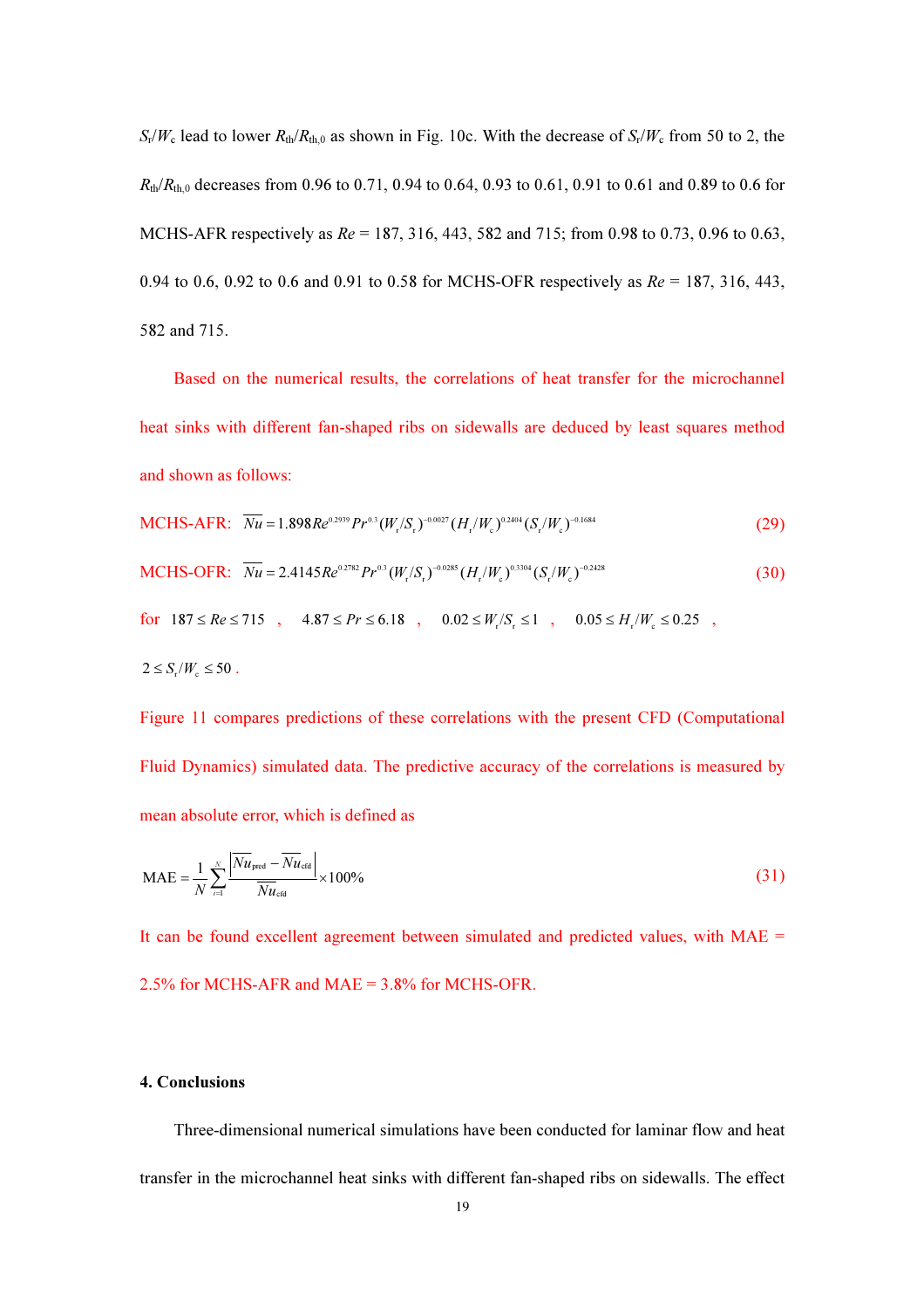of different geometric parameters such as the width, height and spacing of fan-shaped ribs, aligned or offset arrangements are comprehensively studied. Based on the simulated results, the conclusions can be summarized as follows:

(1). The fan-shaped ribs can effectively prevent the increase of  $T_{\text{w}x}$  along the flow direction and keep  $Nu_x$  at a higher level. The  $Nu_x$  for MCHS-AFR more easily shows obvious fluctuation as water flows across the fan-shaped ribs due to the largely changed flow passage. The height and spacing of fan-shaped ribs have significant influences on the heat transfer characteristics, while the width of ribs shows less. The increase of height and decrease of spacing of fan-shaped ribs can significantly improve the local and average heat transfer coefficients.

(2). For the microchannel heat sinks with lower height and larger spacing of fan-shaped ribs, the aligned arrangement shows higher heat transfer coefficient than the offset one. For Reynolds number ranging from 187 to 715 and the studied geometric parameters of fan-shaped ribs, there are a 6-101% increase in average Nusselt number and a 3-40% decrease in total thermal resistance for MCHS-AFR, while a 4-103% increase in average Nusselt number and a 2-42% decrease in total thermal resistance for MCHS-OFR, comparing with the smooth one. Thus, such microchannel heat sink can be proposed as next generation cooling devices for removing high heat flux instead of using conventional smooth microchannel heat sink.

(3). New heat transfer correlations for the microchannel heat sinks with different fan-shaped ribs on sidewalls are proposed, which fit the present CFD simulated data with a mean absolute error of 2.5% for MCHS-AFR 3.8% for MCHS-OFR..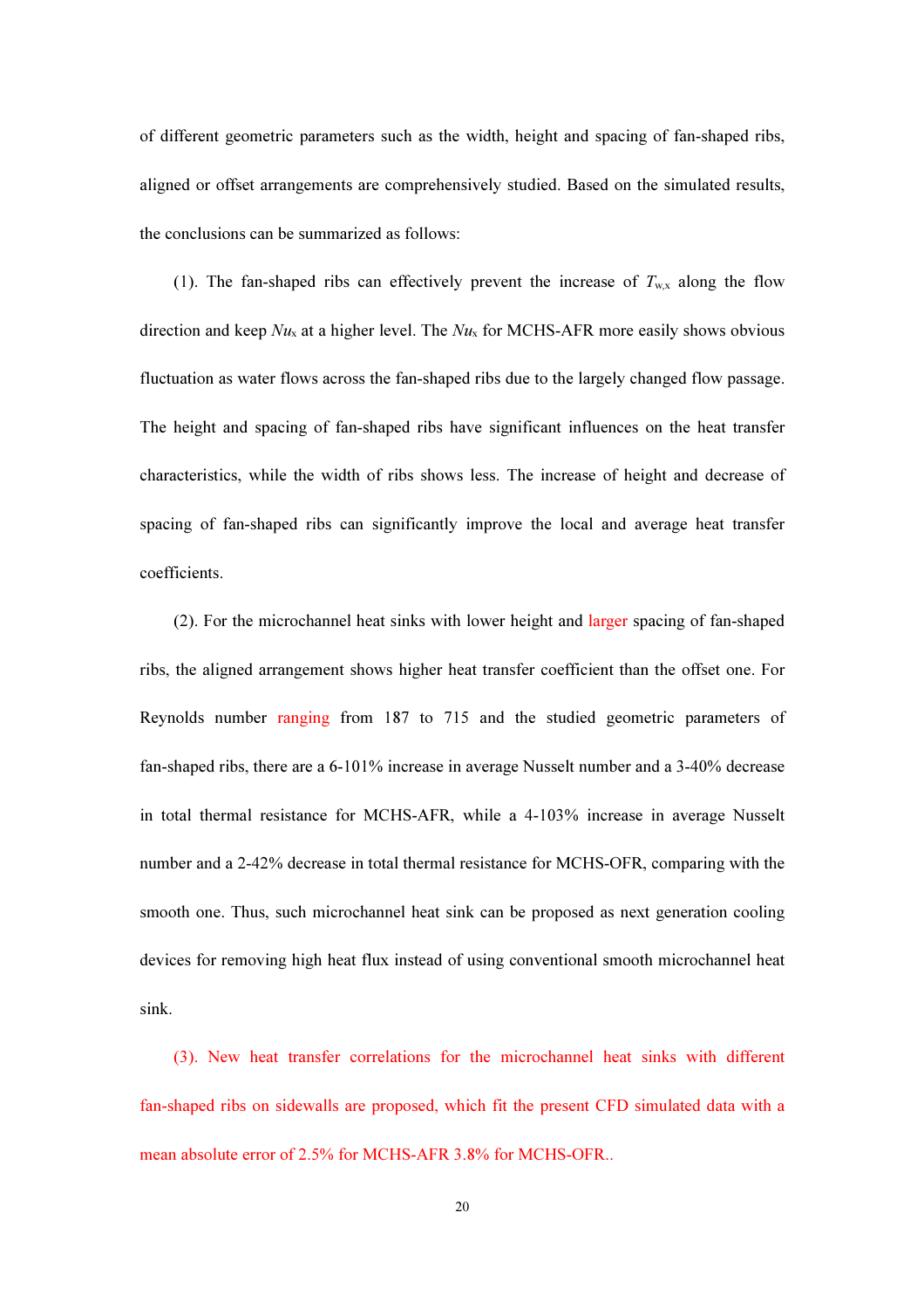# Acknowledgements

The work was supported by the Engineering and Physical Sciences Research Council (EPSRC) of the UK through research grant (EP/L001233/1) and the National Natural Science Foundation of China (51576005).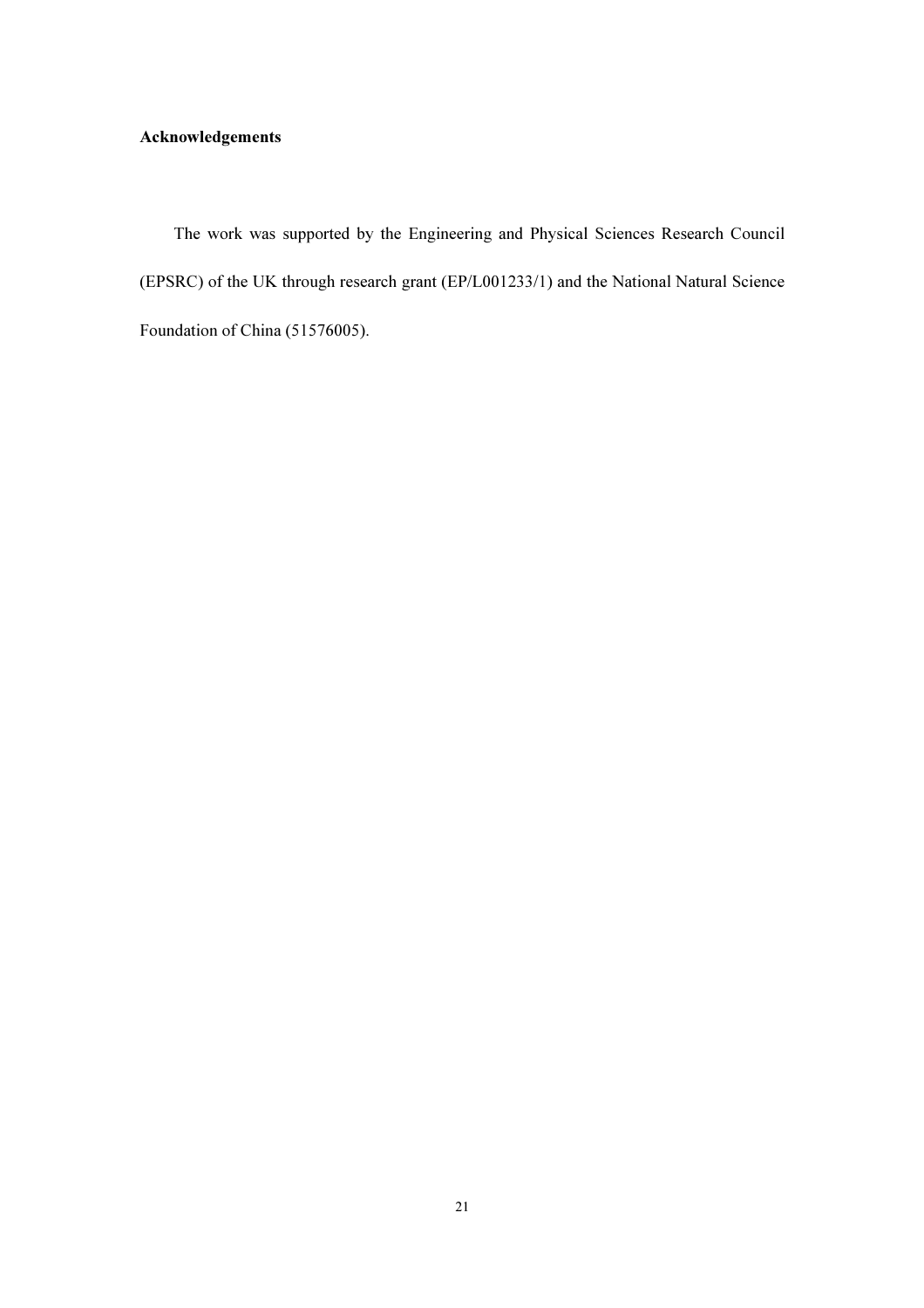# References

- [1] D.B. Tuckerman, R.F.W. Pease, High–performance heat sinking for VLSI, Electronic Device Letters 2 (1981) 126–129.
- [2] J.L. Xu, Y.H. Gan, D.C. Zhang, Microscale heat transfer enhancement using thermal boundary layer redeveloping concept, International Journal of Heat and Mass Transfer 48 (2005) 1662–1674.
- [3] J.L. Xu, Y.X. Song, W Zhang, Numerical simulations of interrupted and conventional microchannel heat sinks, International Journal of Heat and Mass Transfer 51 (2008) 5906–5917.
- [4] L. Chai, G.D. Xia, M.Z. Zhou, Optimum thermal design of interrupted microchannel heat sink with rectangular ribs in the transverse microchambers, Applied Thermal Engineering 51 (2013) 880–989.
- [5] Y.J. Cheng, Numerical simulation of stacked microchannel heat sink with mixing–enhanced passive structure, International Communications in Heat and Mass Transfer 34 (2007) 295–303.
- [6] P. Promvonge, S. Sripattanapipat, S. Kwankaomeng, Laminar periodic flow and heat transfer in square channel with 45º inline baffles on two opposite walls, International Journal of Thermal Sciences 49 (2010) 963–975.
- [7] C. Liu, J. Teng, J.C. Chu, Experimental investigations on liquid flow and heat transfer in rectangular microchannel with longitudinal vortex generators, International Journal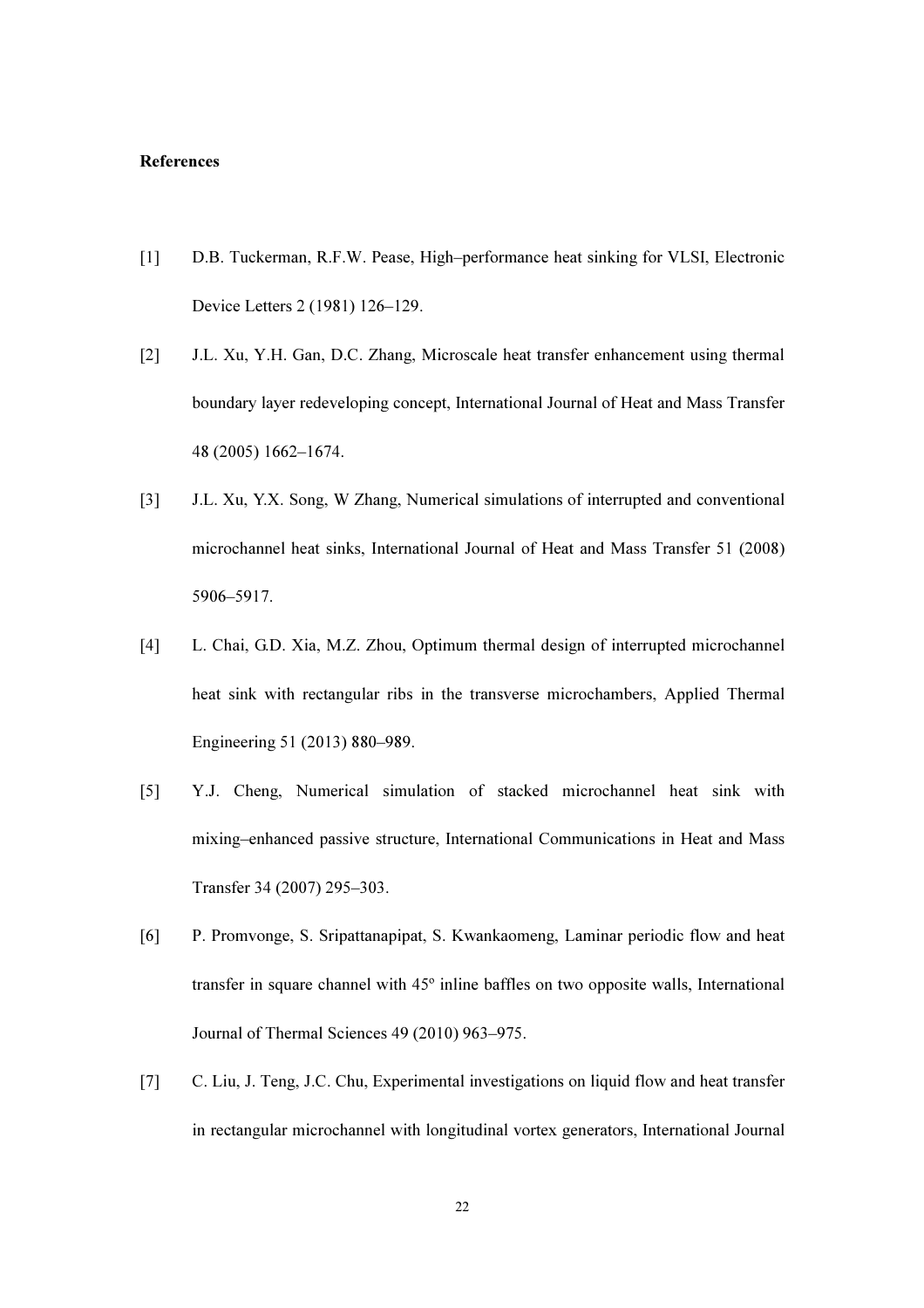of Heat and Mass Transfer 54 (2011) 3069–3080.

- [8] A. Ebrahimi, R. Ehsan Roohi, K. Saeid, Numerical study of liquid flow and heat transfer in rectangular microchannel with longitudinal vortex generators, Applied Thermal Engineering 78 (2015) 576–583.
- [9] L. Chai, G.D. Xia, M.Z. Zhou, Numerical simulation of fluid flow and heat transfer in a microchannel heat sink with offset fan-shaped reentrant cavities in sidewall, International Communications in Heat and Mass Transfer 38 (2011) 577–584.
- [10] G.D. Xia, L. Chai, M.Z. Zhou, Effects of structural parameters on fluid flow and heat transfer in a microchannel with aligned fan-shaped reentrant cavities, International Journal of Thermal Sciences 50 (2011) 411–419.
- [11] G.D. Xia, L. Chai, H.Y. Wang, Optimum thermal design of microchannel heat sink with triangular reentrant cavities, Applied Thermal Engineering 31 (2011) 1208–1219.
- [12] L. Chai, G.D. Xia, L. Wang, M.Z. Zhou, Z.Z. Cui, Heat transfer enhancement in microchannel heat sinks with periodic expansion–constriction cross-sections, International Journal of Heat and Mass Transfer 62 (2013) 741–751.
- [13] A.J. Foong, N. Ramesh, T.T. Chandratilleke, Laminar convective heat transfer in a microchannel with internal longitudinal fins, International Journal of Thermal Sciences 48 (2009) 1908–1913.
- [14] G. Xie, H Shen, C.C. Wang, Parametric study on thermal performance of microchannel heat sinks with internal vertical Y-shaped bifurcations, International Journal of Heat and Mass Transfer 90 (2015) 948–958.
- [15] L. Chai, G.D. Xia, H.S. Wang, Numerical study of laminar flow and heat transfer in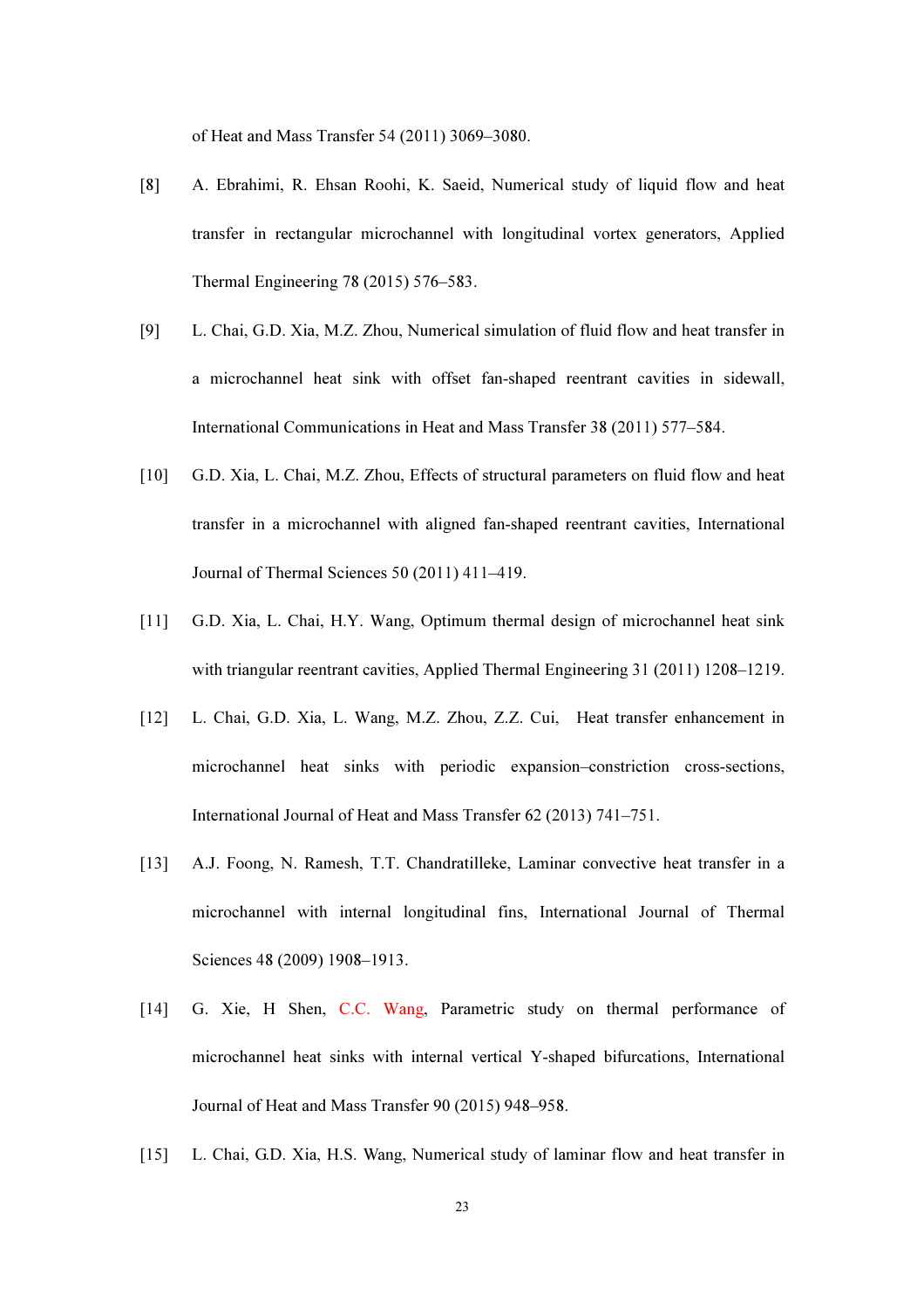microchannel heat sink with offset ribs on sidewalls, Applied Thermal Engineering 92 (2016) 32–41.

[16] F. Incropera, Liquid Cooling of Electronic Devices by Single-Phase Convection, Wiley, 1999.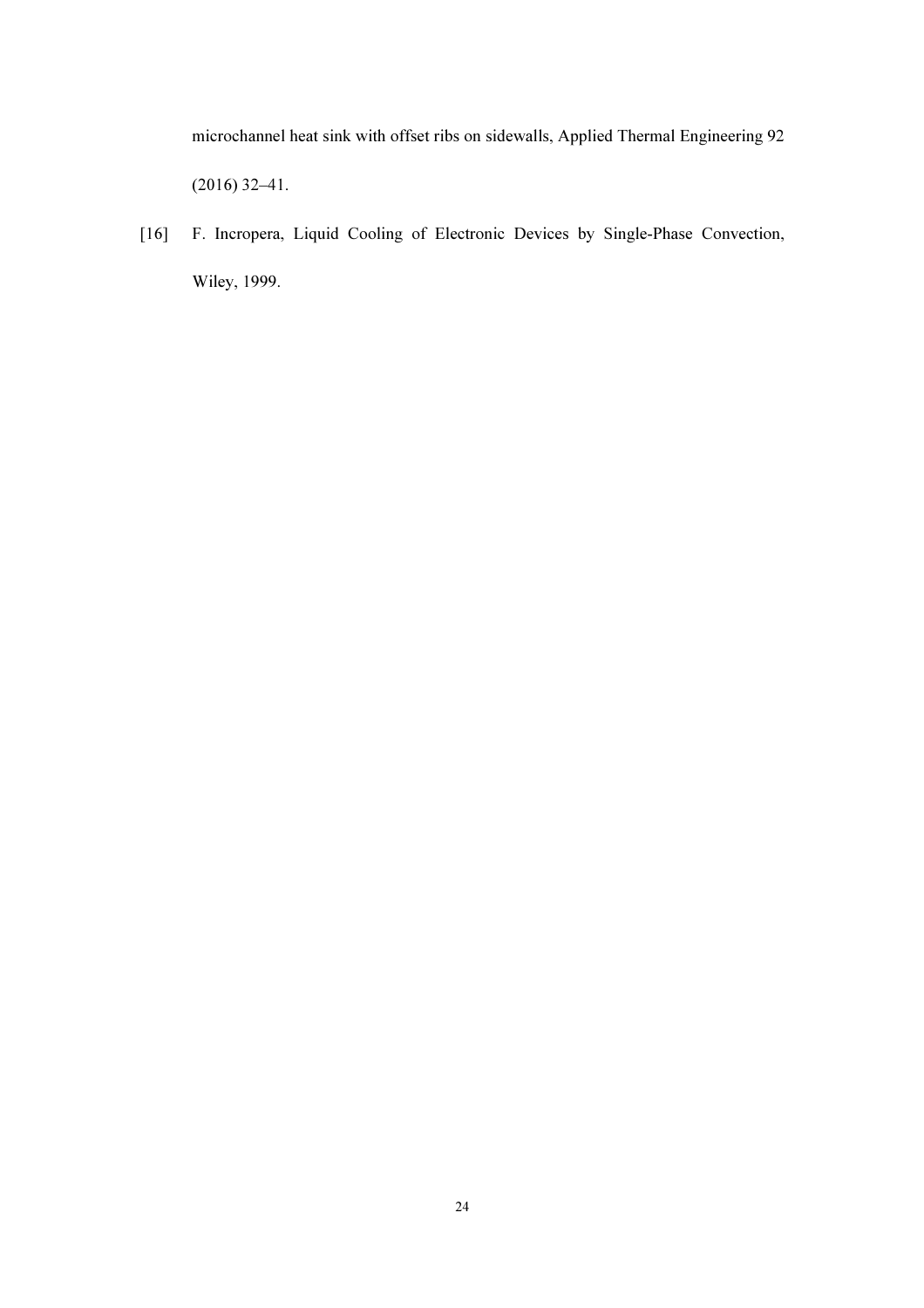# Nomenclature

| $\boldsymbol{A}$    | Area, $m^2$                                                                      |
|---------------------|----------------------------------------------------------------------------------|
| $c_p$               | Specific heat capacity, $J \cdot kg^{-1} K^{-1}$                                 |
| $D_{\rm h}$         | Hydraulic diameter, m                                                            |
| $\boldsymbol{h}$    | Heat transfer coefficient, $W \cdot m^{-2} \cdot K^{-1}$                         |
| $\bar{h}$           | Average heat transfer coefficient, $W \cdot m^{-2} \cdot K^{-1}$                 |
| H                   | Height, m                                                                        |
| $\boldsymbol{k}$    | Thermal conductivity, $W \cdot m^{-1} \cdot K^{-1}$                              |
| L                   | Length, m                                                                        |
| <b>MAE</b>          | mean absolute error                                                              |
| Nu                  | Nusselt number                                                                   |
| $\overline{Nu}$     | Average Nusselt number                                                           |
| $\overline{Nu}_{0}$ | Average Nusselt number for the smooth microchannel heat sink                     |
| $\boldsymbol{p}$    | Pressure, Pa                                                                     |
| Pr                  | Prandtl number                                                                   |
| q                   | Heat flux, $W \cdot m^{-2}$                                                      |
| $R_{\rm th}$        | Total thermal resistance, $K \cdot W^{-1}$                                       |
| $R_{th,0}$          | Total thermal resistance for the smooth microchannel heat sink, $K \cdot W^{-1}$ |
| Re                  | Reynolds number                                                                  |
| $\boldsymbol{T}$    | Temperature, K                                                                   |
| $\overline{T}$      | Average temperature, K                                                           |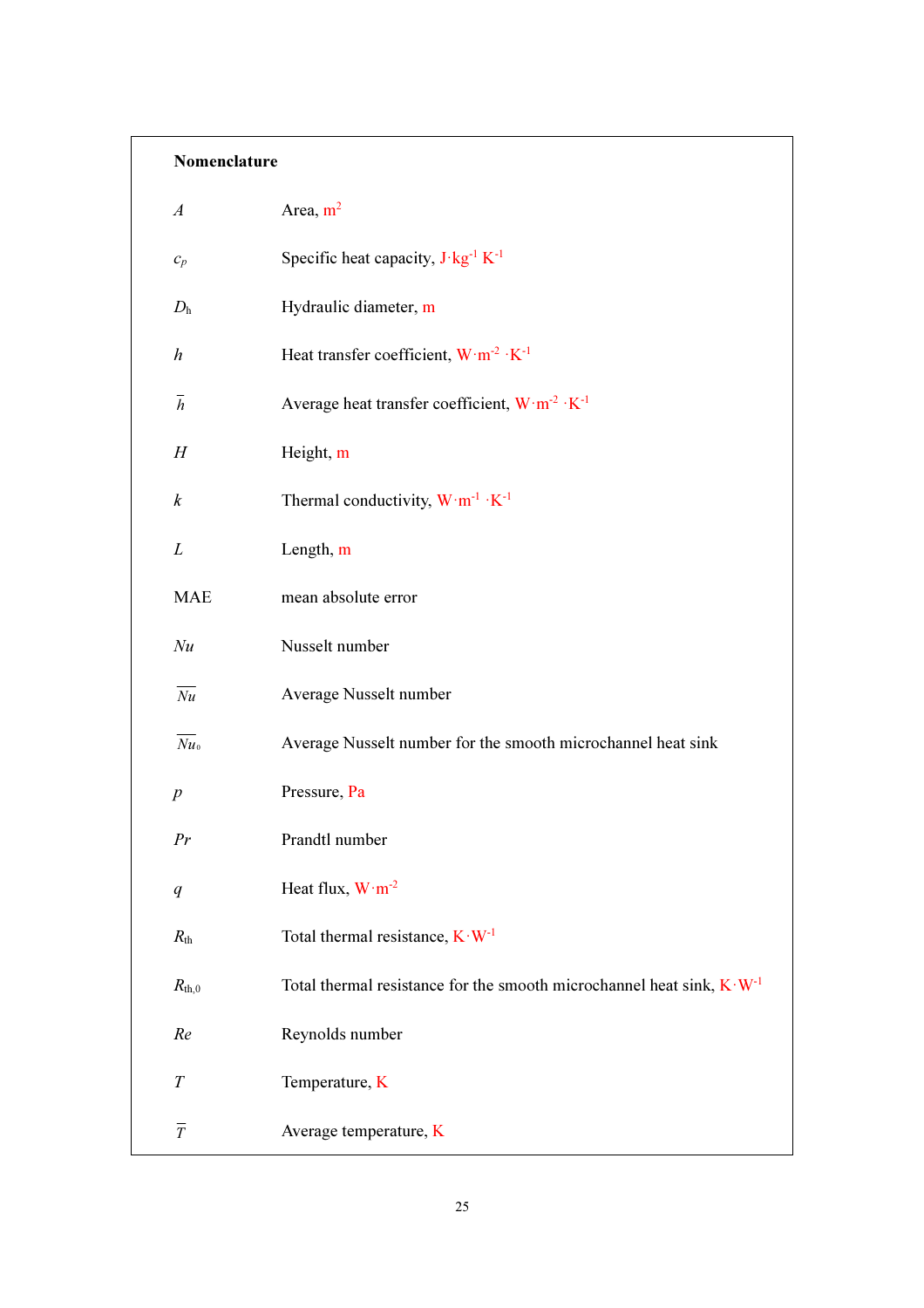| u, v, w                                      | Velocity components in x, y and z directions, $m \cdot s^{-1}$ |  |  |  |  |  |
|----------------------------------------------|----------------------------------------------------------------|--|--|--|--|--|
| $\overline{\phantom{m}}$<br>$\boldsymbol{u}$ | Average velocity, $m \cdot s^{-1}$                             |  |  |  |  |  |
| $\boldsymbol{V}$                             | Volume, $m^3$                                                  |  |  |  |  |  |
| $\it{W}$                                     | Width, m                                                       |  |  |  |  |  |
| x, y, z                                      | Cartesian coordinates, m                                       |  |  |  |  |  |
| Greek letters                                |                                                                |  |  |  |  |  |
| $\rho$                                       | Density, kg·m <sup>-3</sup>                                    |  |  |  |  |  |
| $\mu$                                        | Dynamic viscosity, Pa·s                                        |  |  |  |  |  |
| $\Phi$                                       | Viscous dissipation term                                       |  |  |  |  |  |
| Subscripts                                   |                                                                |  |  |  |  |  |
| $\mathbf c$                                  | Channel                                                        |  |  |  |  |  |
| $\mathbf f$                                  | Fluid                                                          |  |  |  |  |  |
| in                                           | Inlet                                                          |  |  |  |  |  |
| out                                          | Outlet                                                         |  |  |  |  |  |
| $\mathbf r$                                  | Rib                                                            |  |  |  |  |  |
| ${\bf S}$                                    | Solid                                                          |  |  |  |  |  |
| $\ensuremath{\text{W}}$                      | Silicon base                                                   |  |  |  |  |  |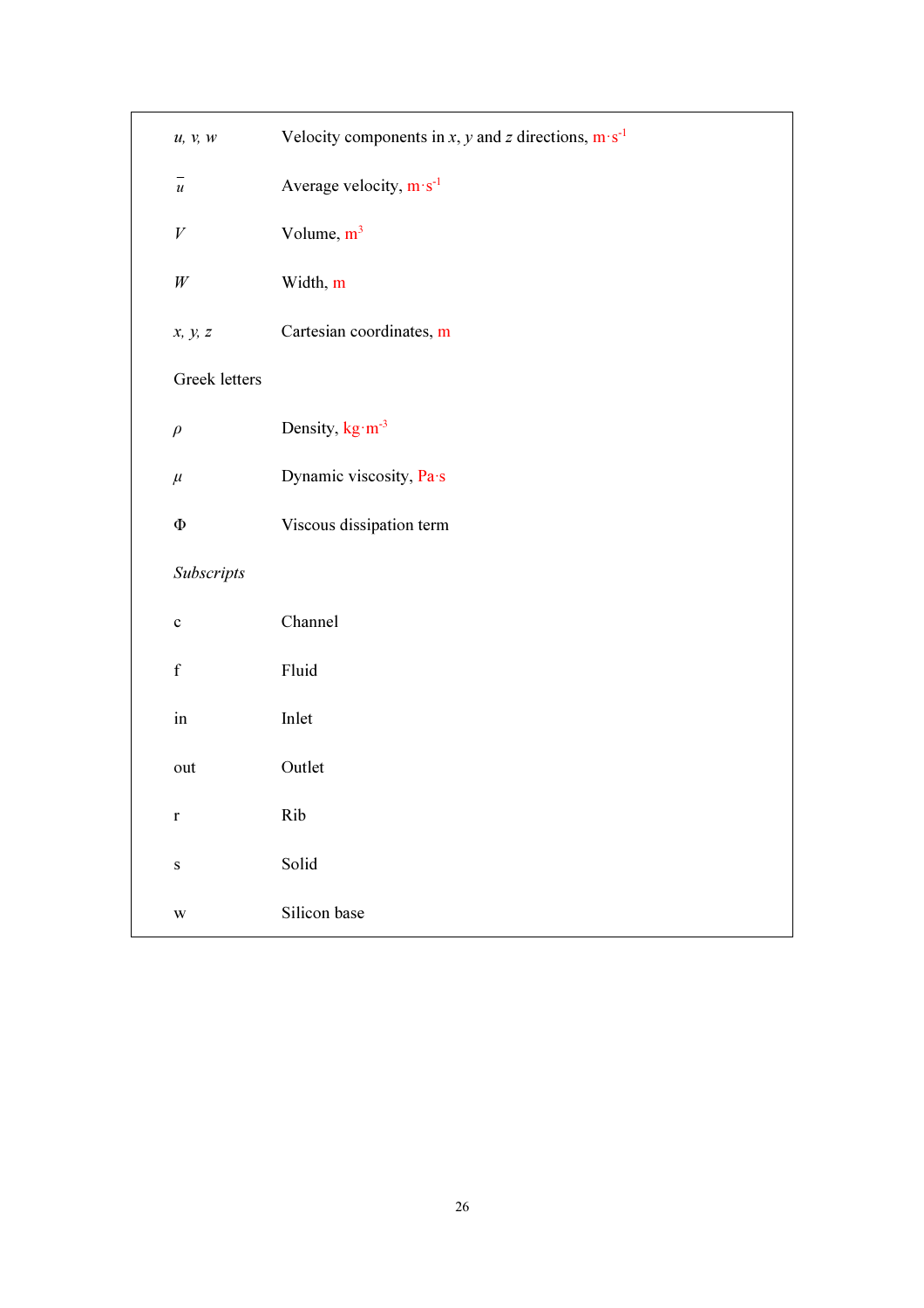| Number 2 4 5 8 10 16 20 25 32 40 50             |  |  |  |  |  |  |
|-------------------------------------------------|--|--|--|--|--|--|
| $S_r/W_c$ 50 25 20 12.5 10 6.25 5 4 3.125 2.5 2 |  |  |  |  |  |  |

Table. 1 The number of fan-shaped ribs on each sidewall and the corresponding value of  $S_r$ .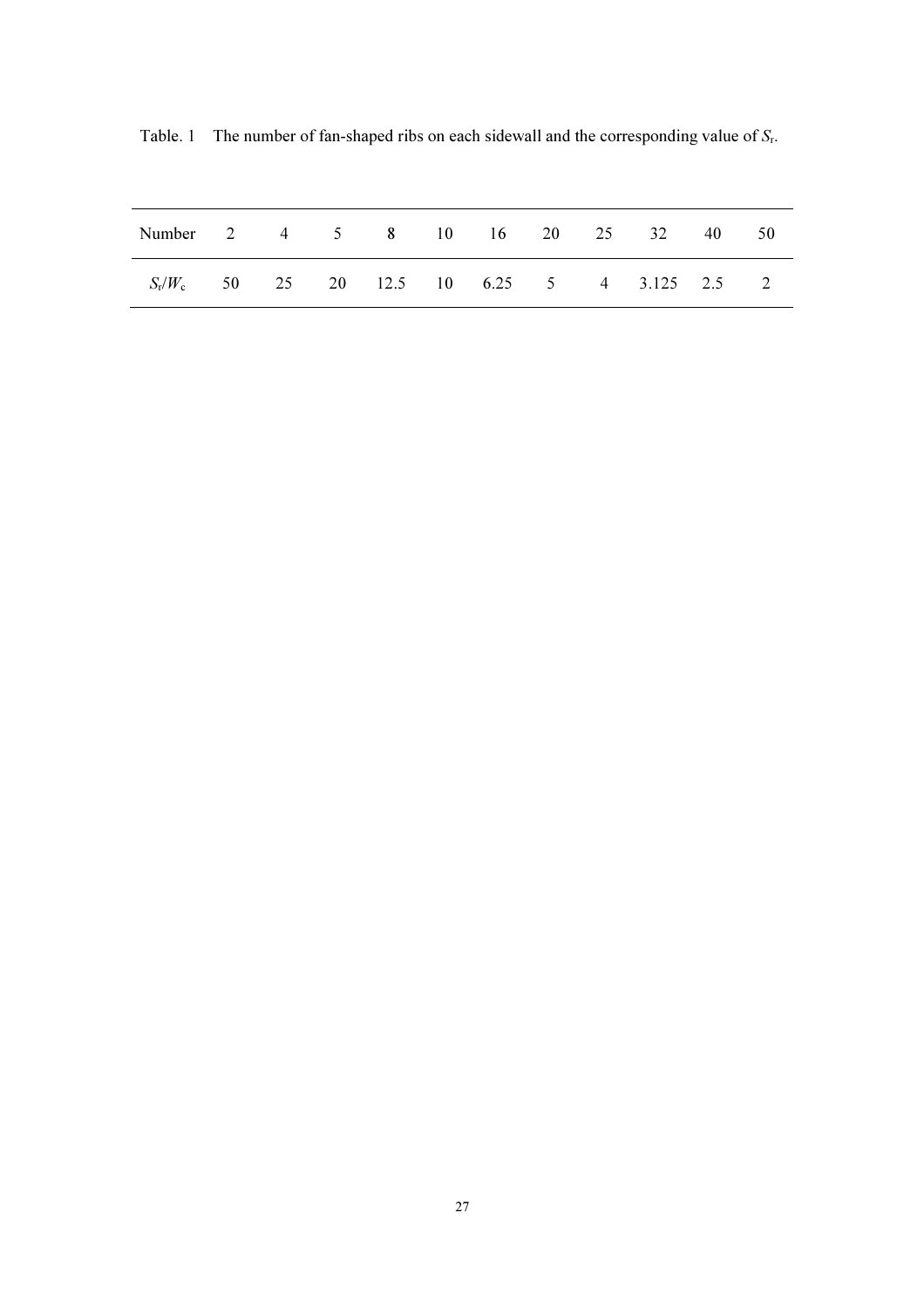#### Figure captions

Fig. 1 Microchannel heat sinks with fan-shaped ribs on sidewalls. (a) Schematic diagram of the computational domain. (b) Geometric parameters and arrangement of fan-shaped ribs. (c) Grid generations in the x–y plane ( $z = 0.25$  mm,  $W_c = 0.1$  mm,  $W_r = 0.1$  mm,  $H_r = 0.025$  mm and  $S_r = 0.4$  mm).

Fig. 2 Verification of mathematical model for Nusselt number in smooth microchannel heat sink.

Fig. 3 Velocity contour and streamlines ( $Re = 443$ ,  $z = 0.25$  mm,  $W_c = 0.1$  mm,  $W_r = 0.1$  mm,  $H_{\rm r}$  = 0.025 mm and  $S_{\rm r}$  = 0.4 mm). (a) Velocity contour. (b) streamlines.

Fig. 4 Temperature distribution ( $Re = 443$ ,  $z = 0.25$  mm,  $W_c = 0.1$  mm,  $W_r = 0.1$  mm,  $H_r =$ 0.025 mm and  $S_r = 0.4$  mm).

Fig. 5 Effects of fan-shaped rib's width on local heat transfer characteristics ( $Re = 443$ ,  $W_c =$ 

0.1 mm,  $H_r = 0.025$  mm and  $S_r = 0.4$  mm). (a)  $T_{w,x}$  versus x. (b)  $Nu_x$  versus  $x^*$ .

Fig. 6 Effects of fan-shaped rib's height on local heat transfer characteristics ( $Re = 443$ ,  $W_c$  $= 0.1$  mm,  $S_r = 0.4$  mm and  $W_r = 0.1$  mm). (a)  $T_{w,x}$  versus x. (b)  $Nu_x$  versus  $x^*$ .

Fig. 7 Effects of fan-shaped rib's spacing on local heat transfer characteristics ( $Re = 443$ ,  $W_c$  $= 0.1$  mm,  $W_r = 0.1$  mm and  $H_r = 0.025$  mm). (a)  $T_{w,x}$  versus x. (b)  $Nu_x$  versus x<sup>\*</sup>.

Fig. 8 Effects of fan-shaped rib's width on average heat transfer characteristics ( $W_c = 0.1$ ) mm,  $H_{\rm r} = 0.025$  mm and  $S_{\rm r} = 0.4$  mm). (a)  $\overline{Nu}$  versus Re. (b)  $\overline{Nu}/\overline{Nu}$  versus  $W_{\rm r}/S_{\rm r}$ . (c)  $R_{\rm th}/R_{\rm th,0}$ versus  $W_{r}/S_{r}$ .

Fig. 9 Effects of fan-shaped rib's height on average heat transfer characteristics ( $W_c = 0.1$ ) mm,  $S_r = 0.4$  mm and  $W_r = 0.1$  mm). (a)  $\overline{Nu}$  versus Re. (b)  $\overline{Nu}/\overline{Nu}$  versus  $H_r/W_c$ . (c)  $R_{th}/R_{th,0}$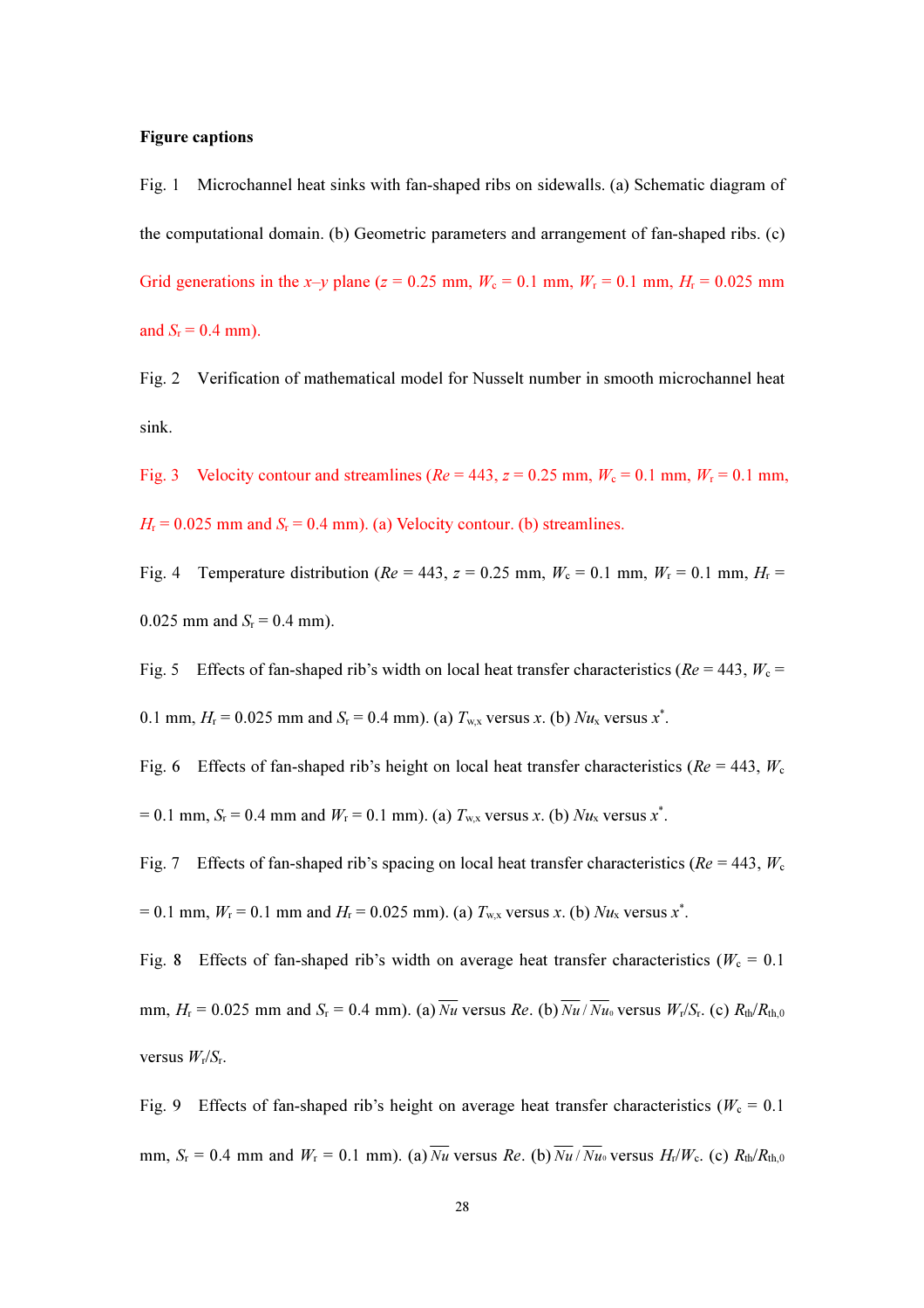versus  $H_{r}/W_{c}$ .

Fig. 10 Effects of fan-shaped rib's spacing on average heat transfer characteristics ( $W_c = 0.1$ ) mm,  $W_r = 0.1$  mm and  $H_r = 0.025$  mm). (a)  $\overline{Nu}$  versus Re. (b)  $\overline{Nu}/\overline{Nu}$  versus  $S_r/W_c$ . (c)  $R_{th}/R_{th,0}$ versus  $S_r/W_c$ .

Fig. 11 Comparison of predictions of heat transfer correlations with the present CFD simulated data. (a) MCHS-AFR. (b) MCHS-OFR.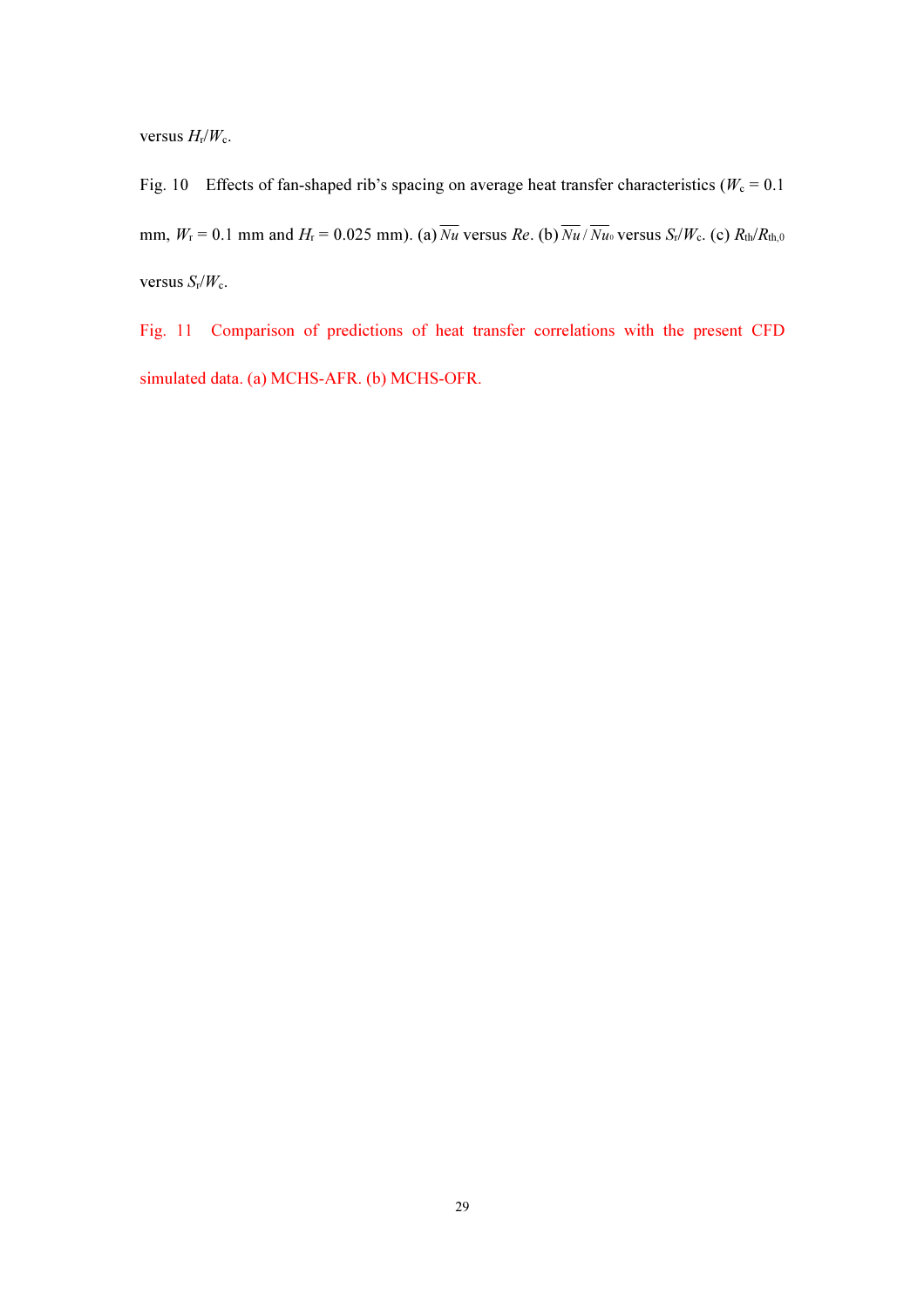Fig. 1a and 1b



 $(a)$ 







 $(b)$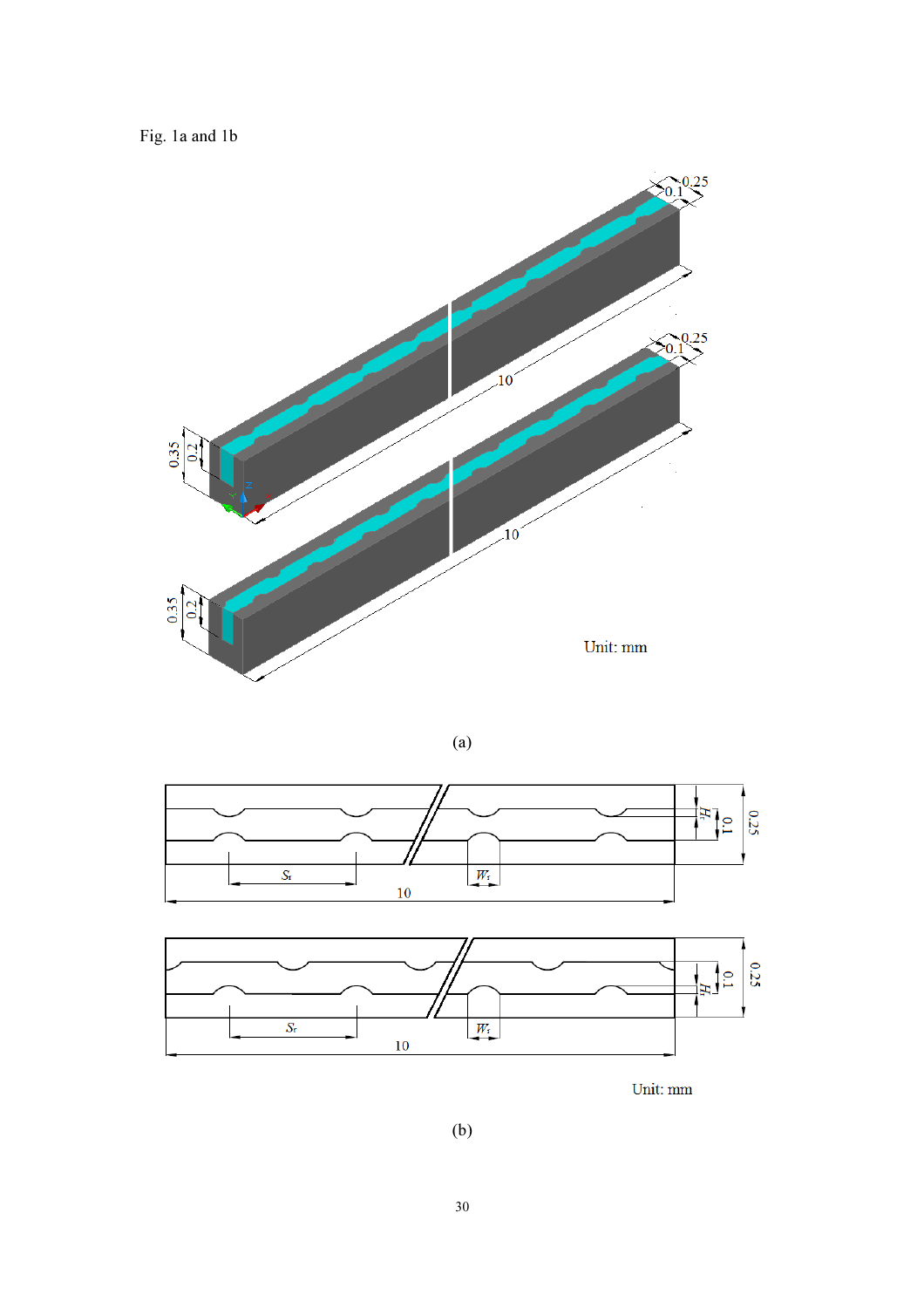

 $(c)$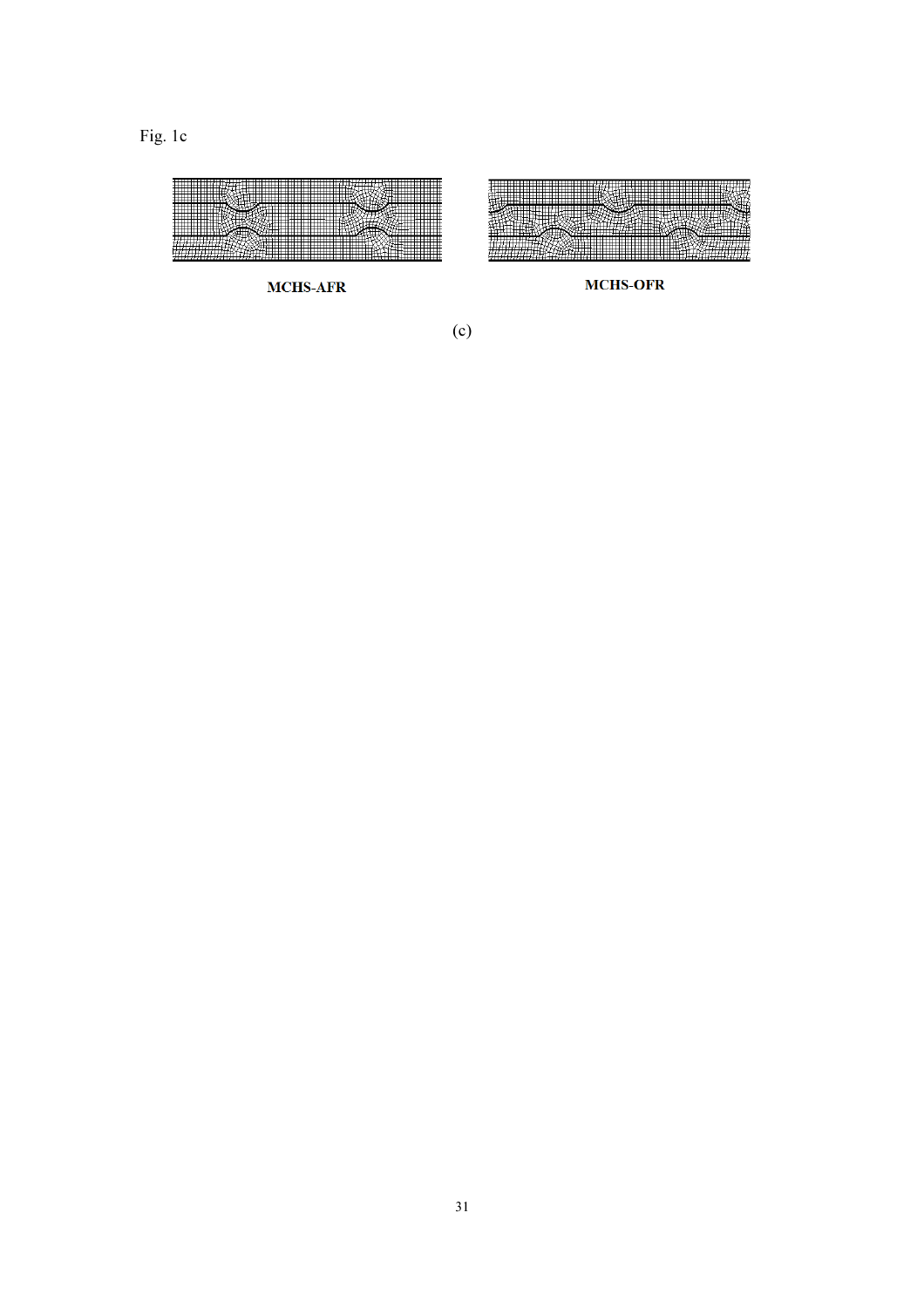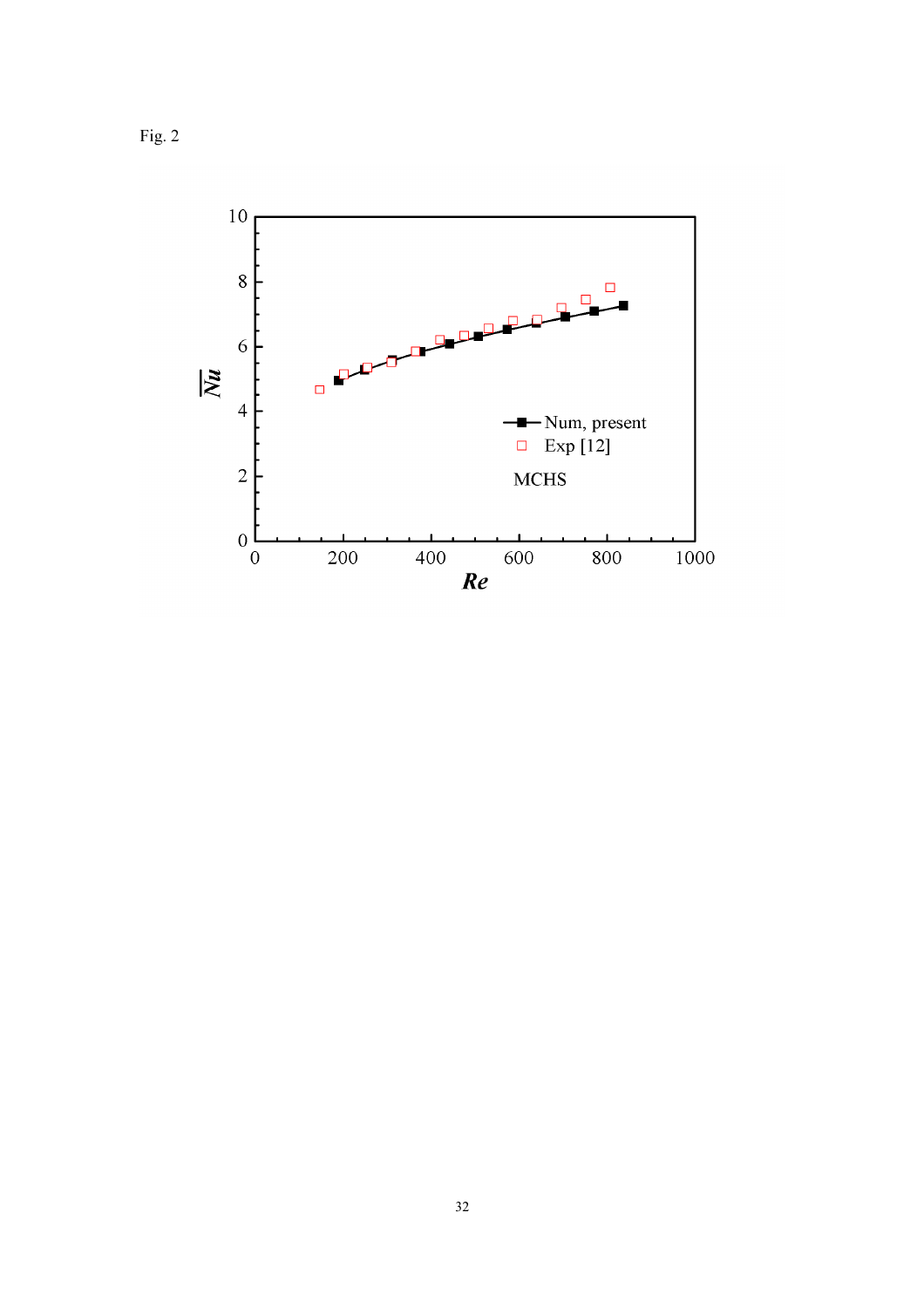



(a)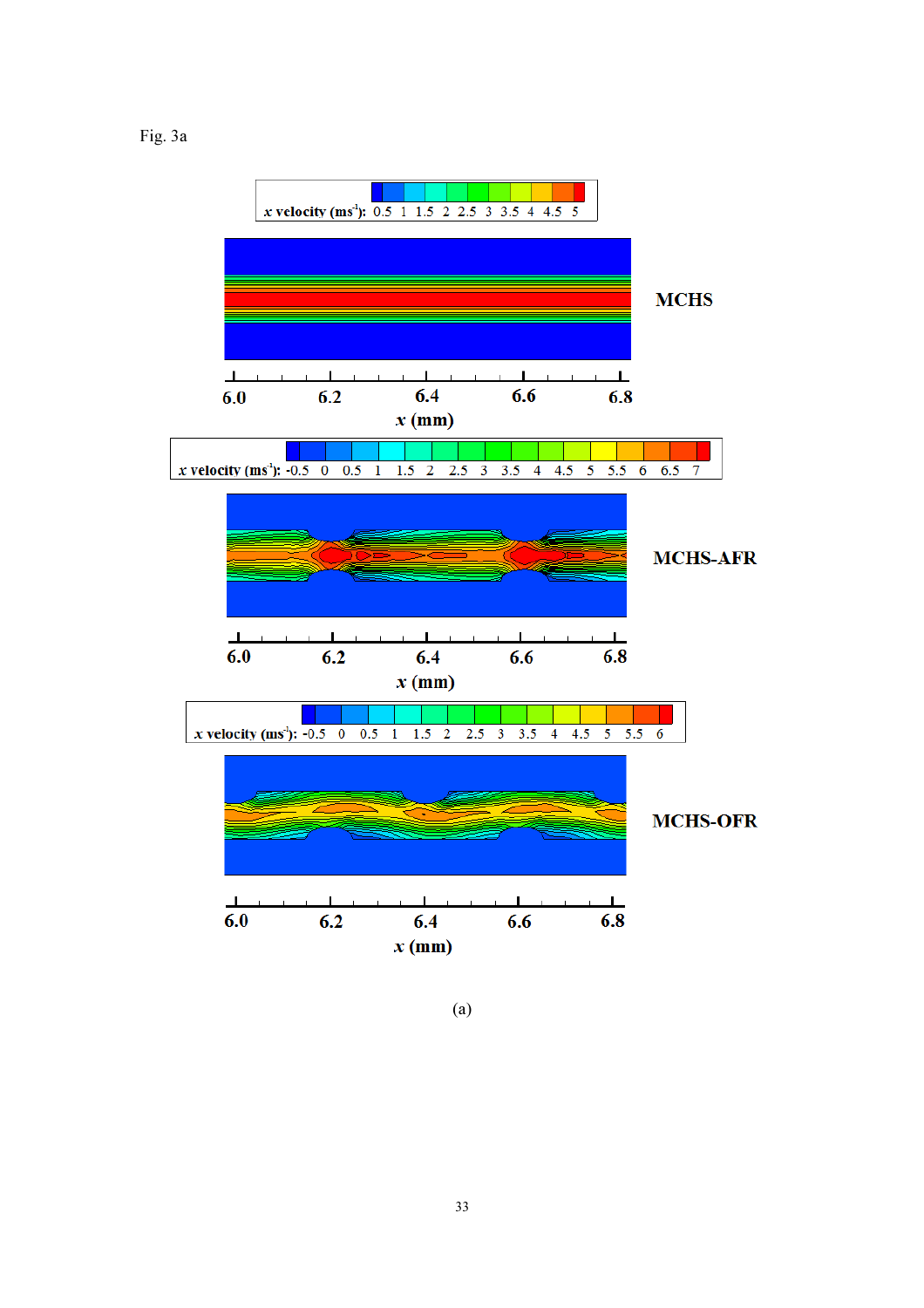Fig. 3b



(b)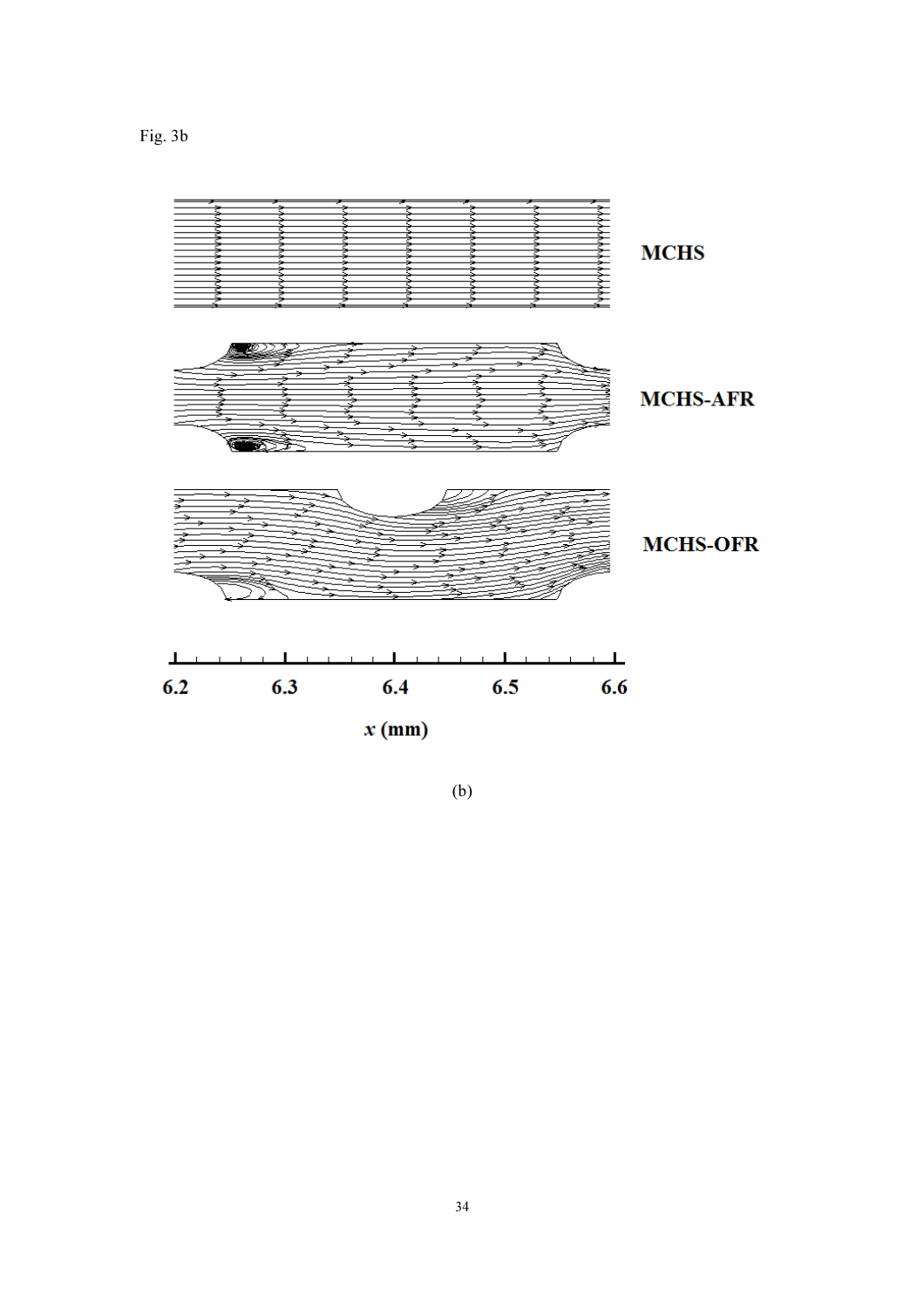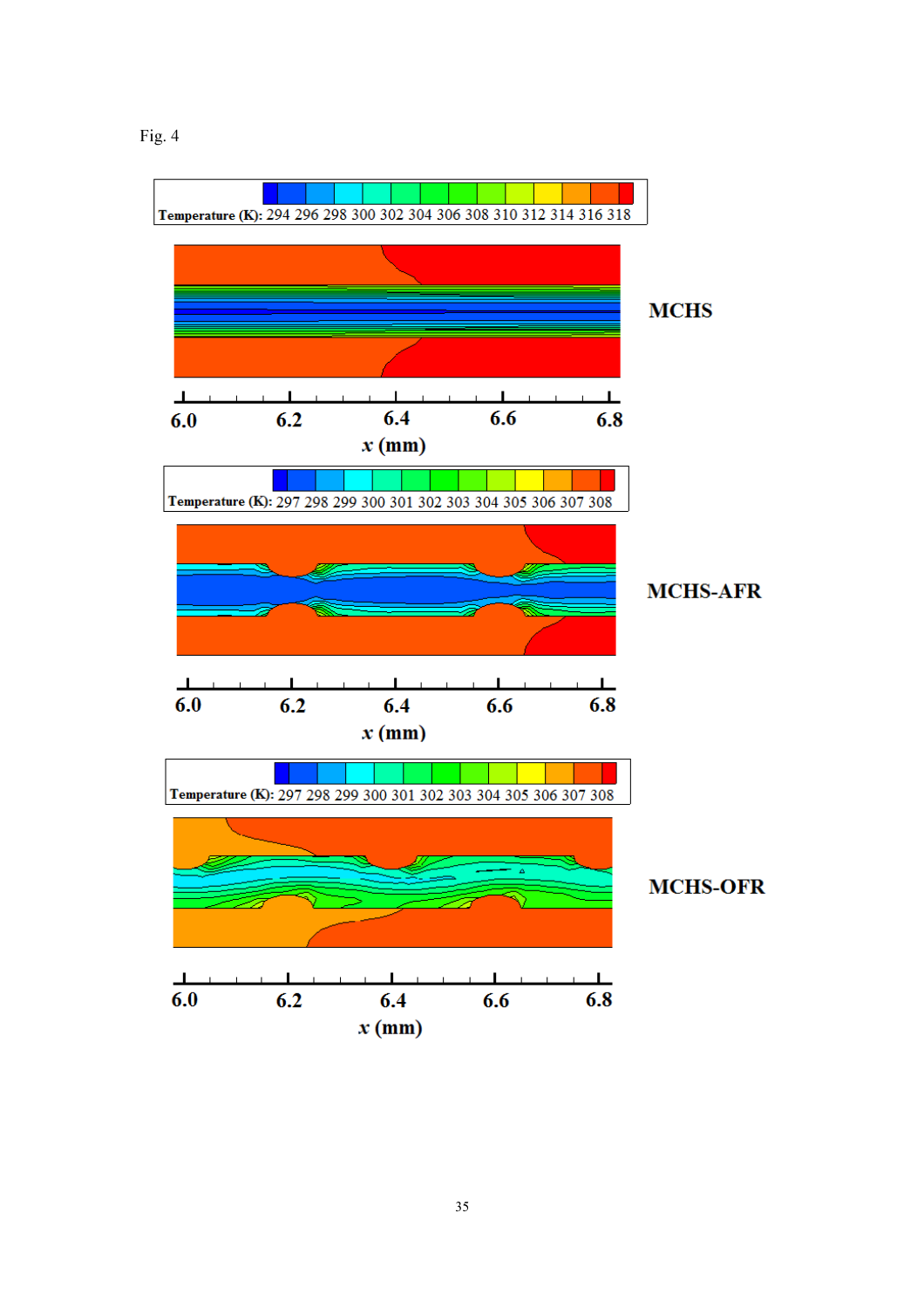

(a)



(b)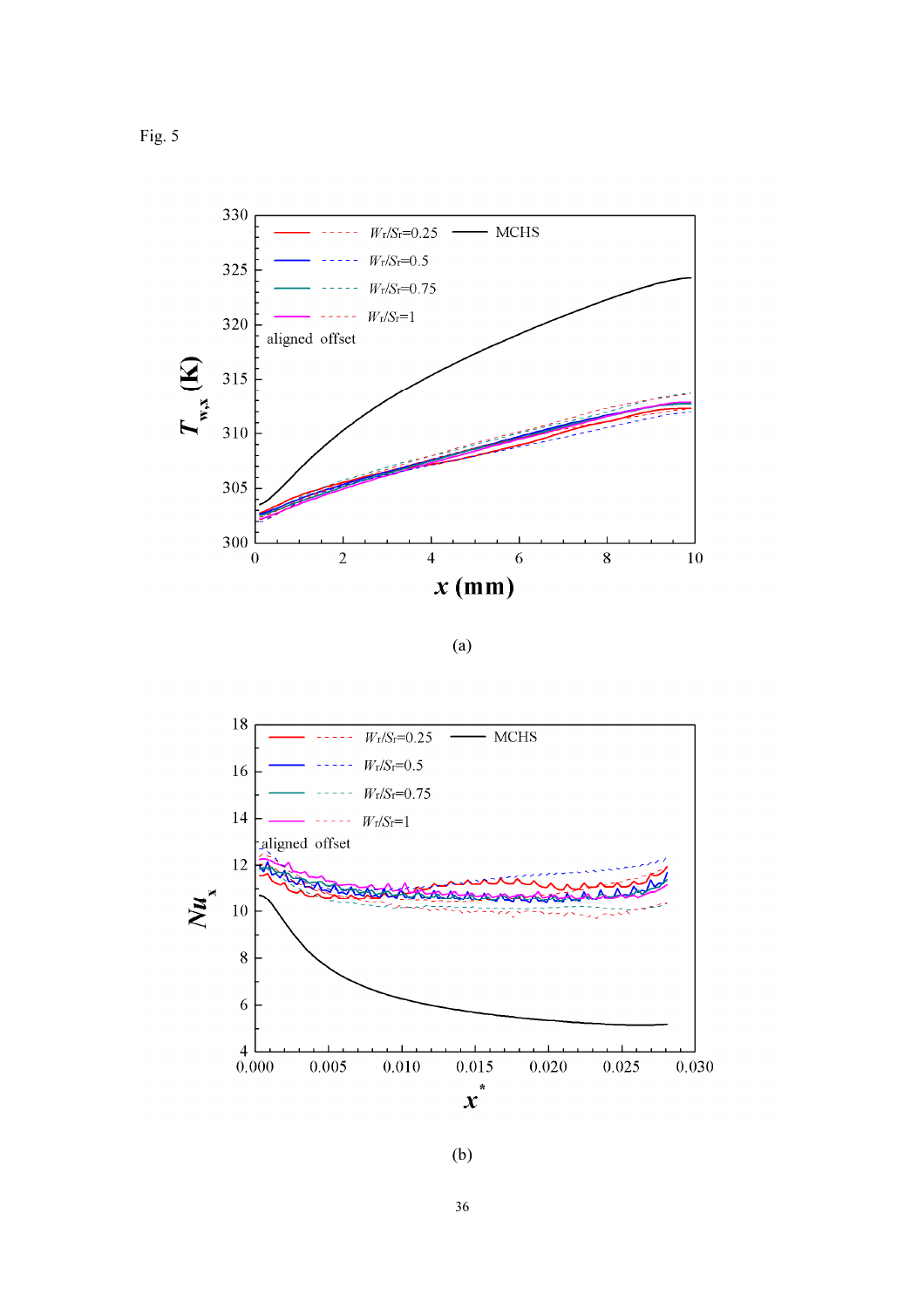

(a)



(b)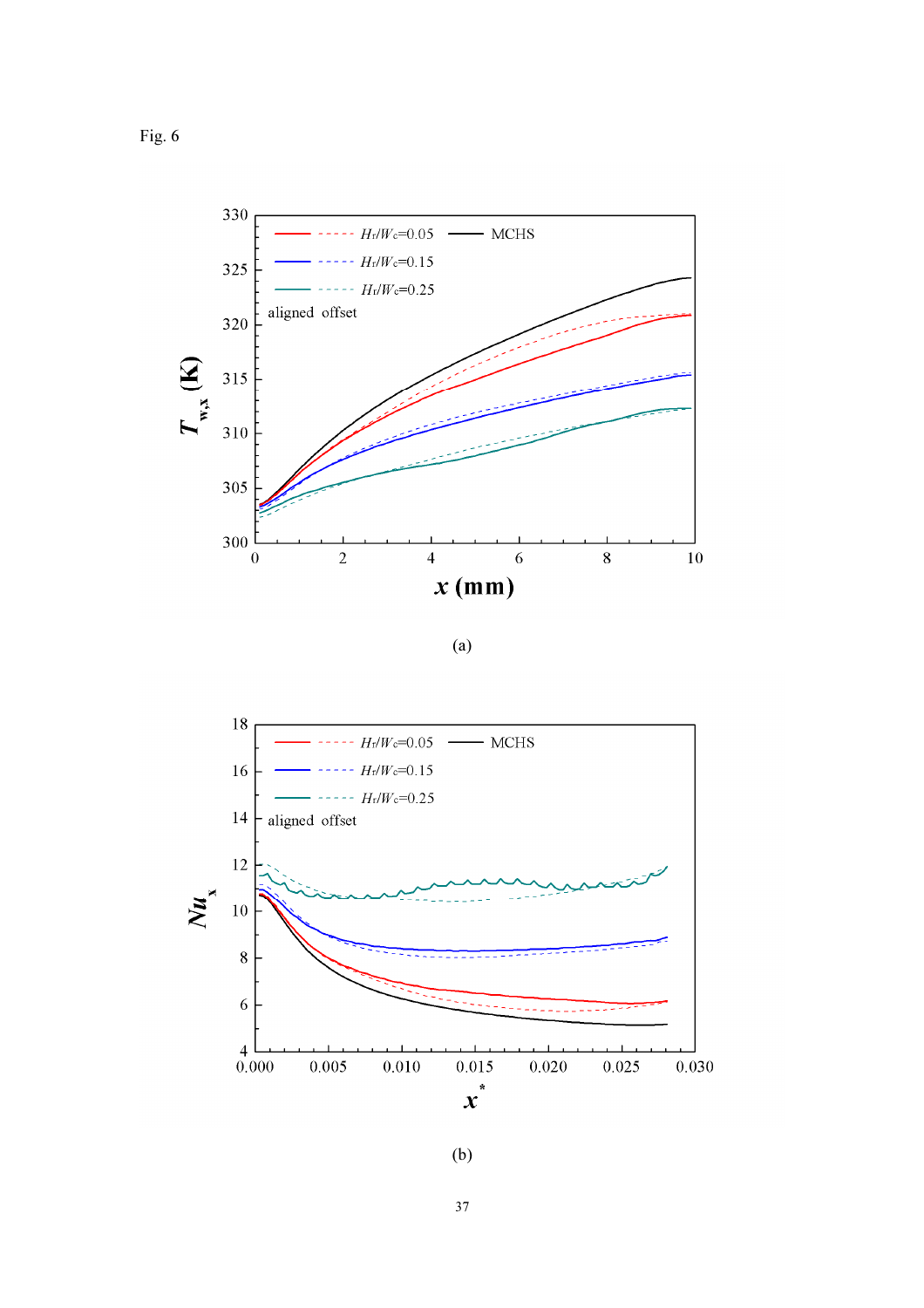

(a)



(b)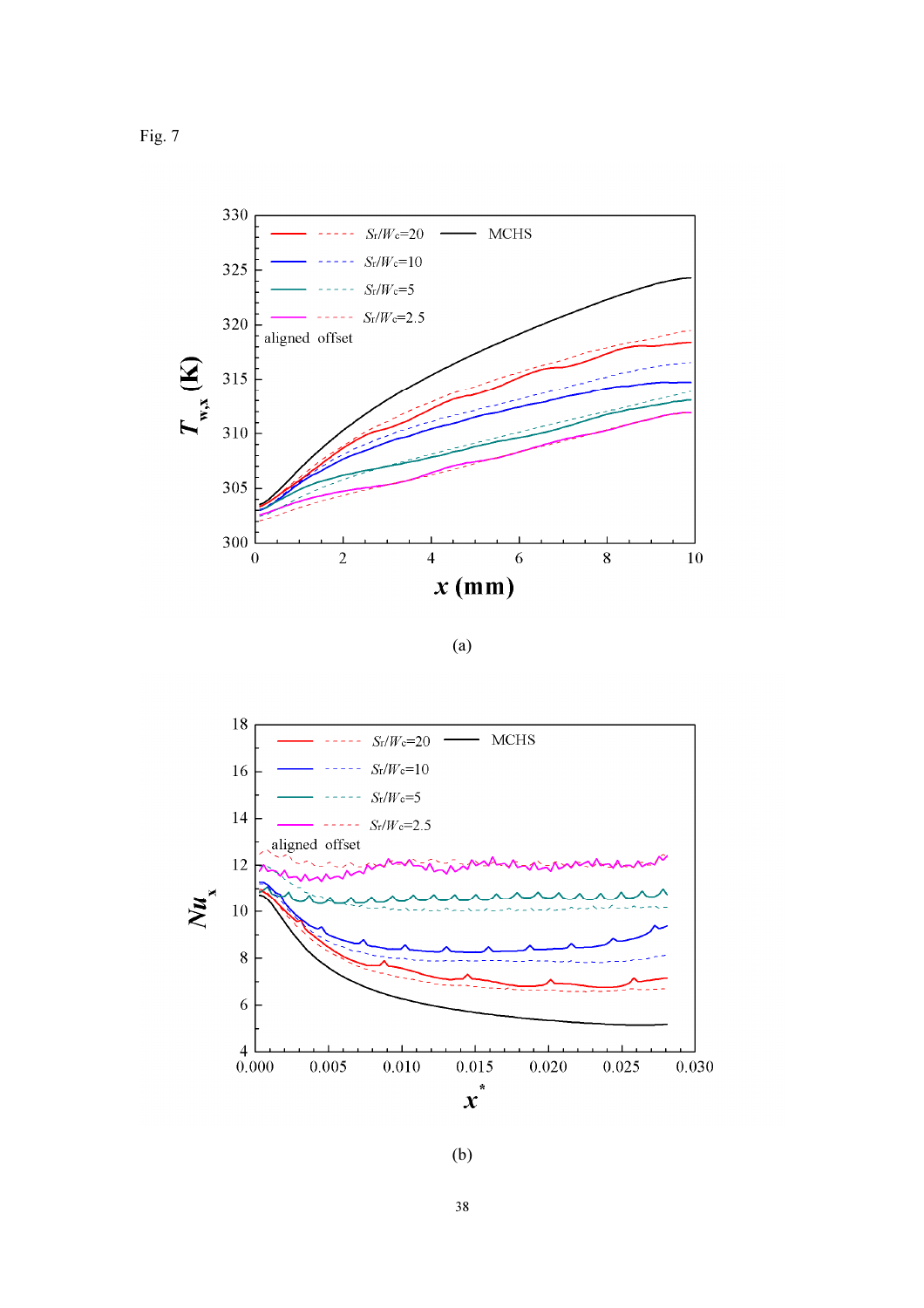Fig. 8a and 8b



 $(a)$ 



 $(b)$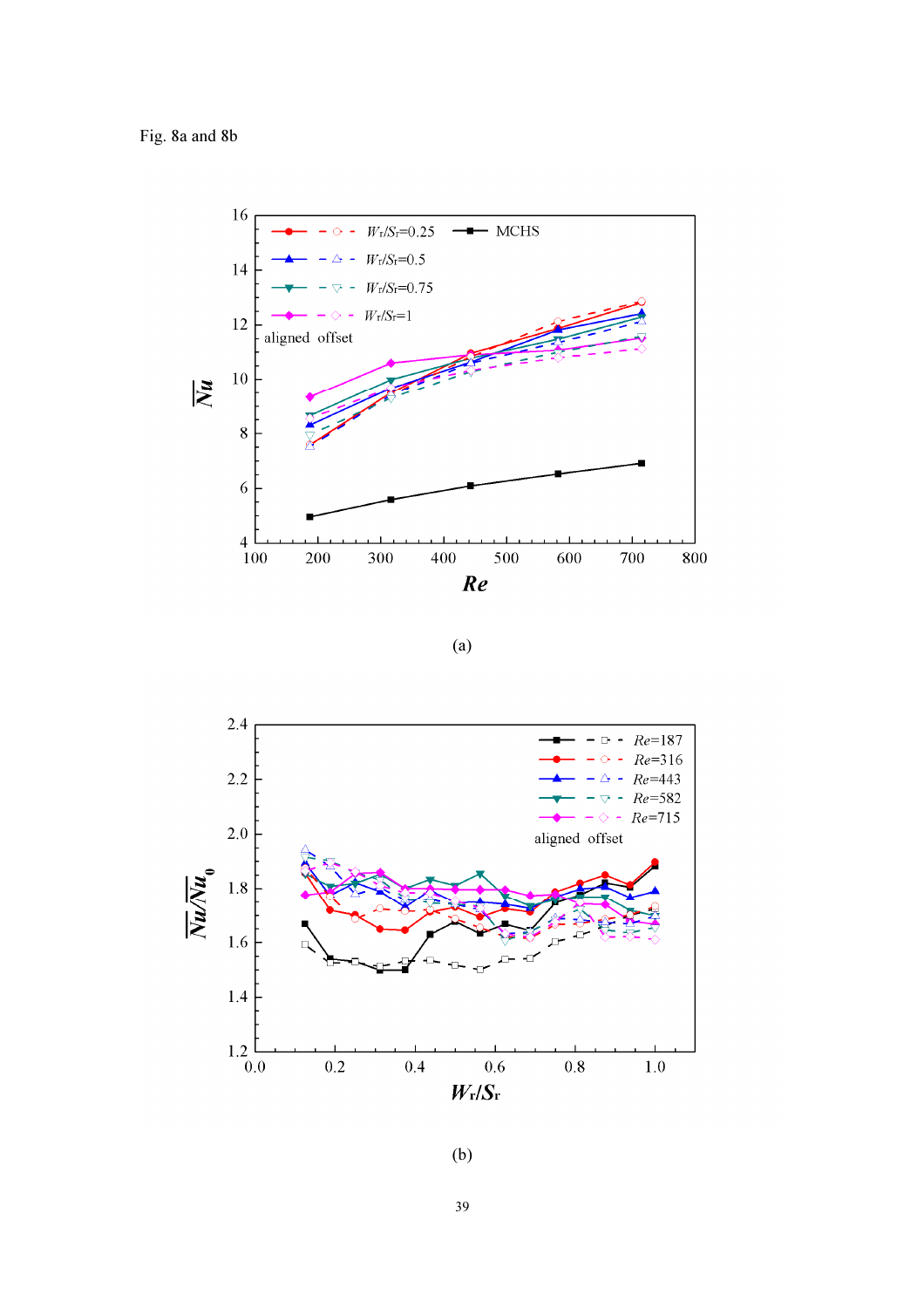Fig. 8c



 $(c)$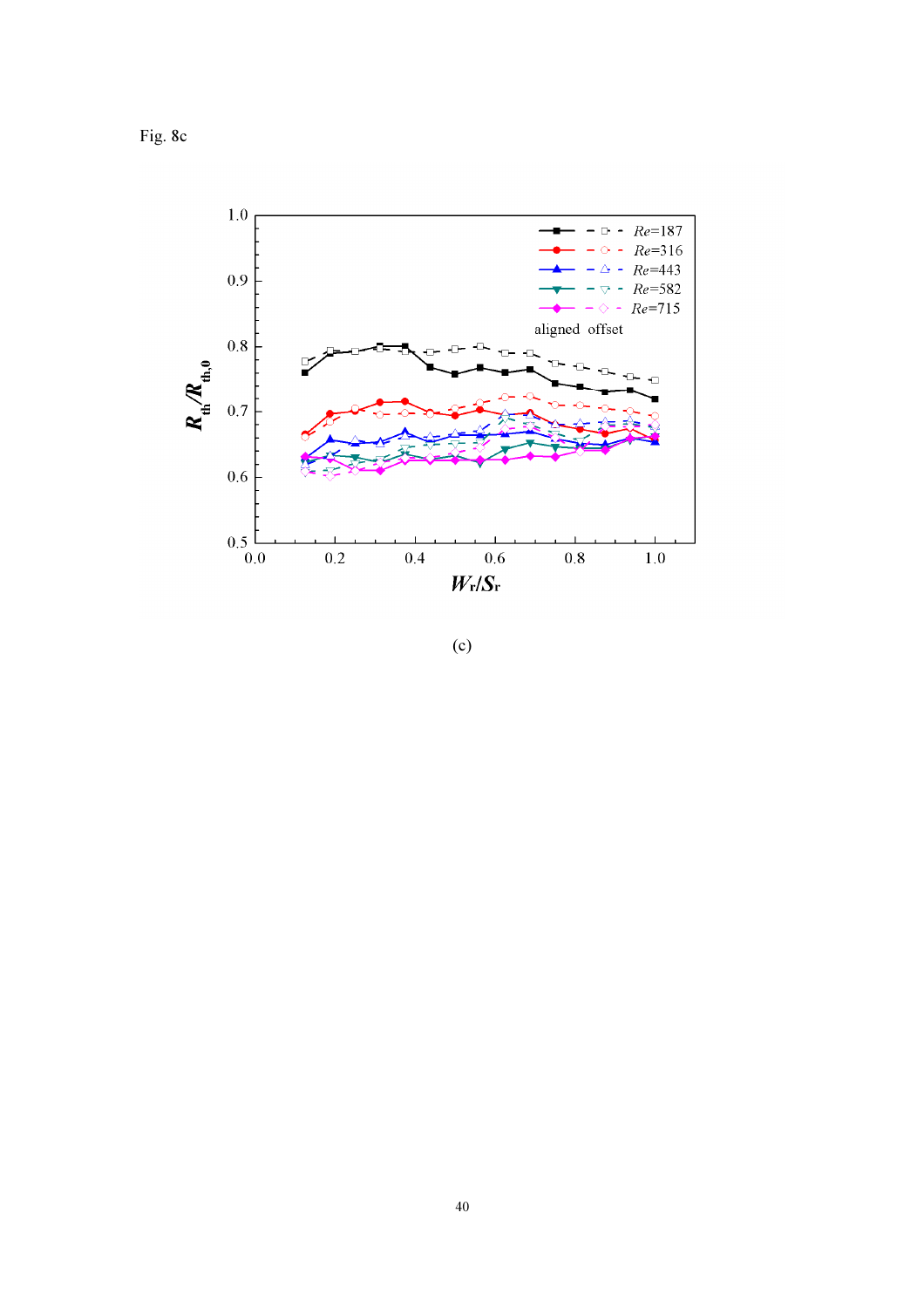Figs. 9a and 9b



 $(a)$ 



 $(b)$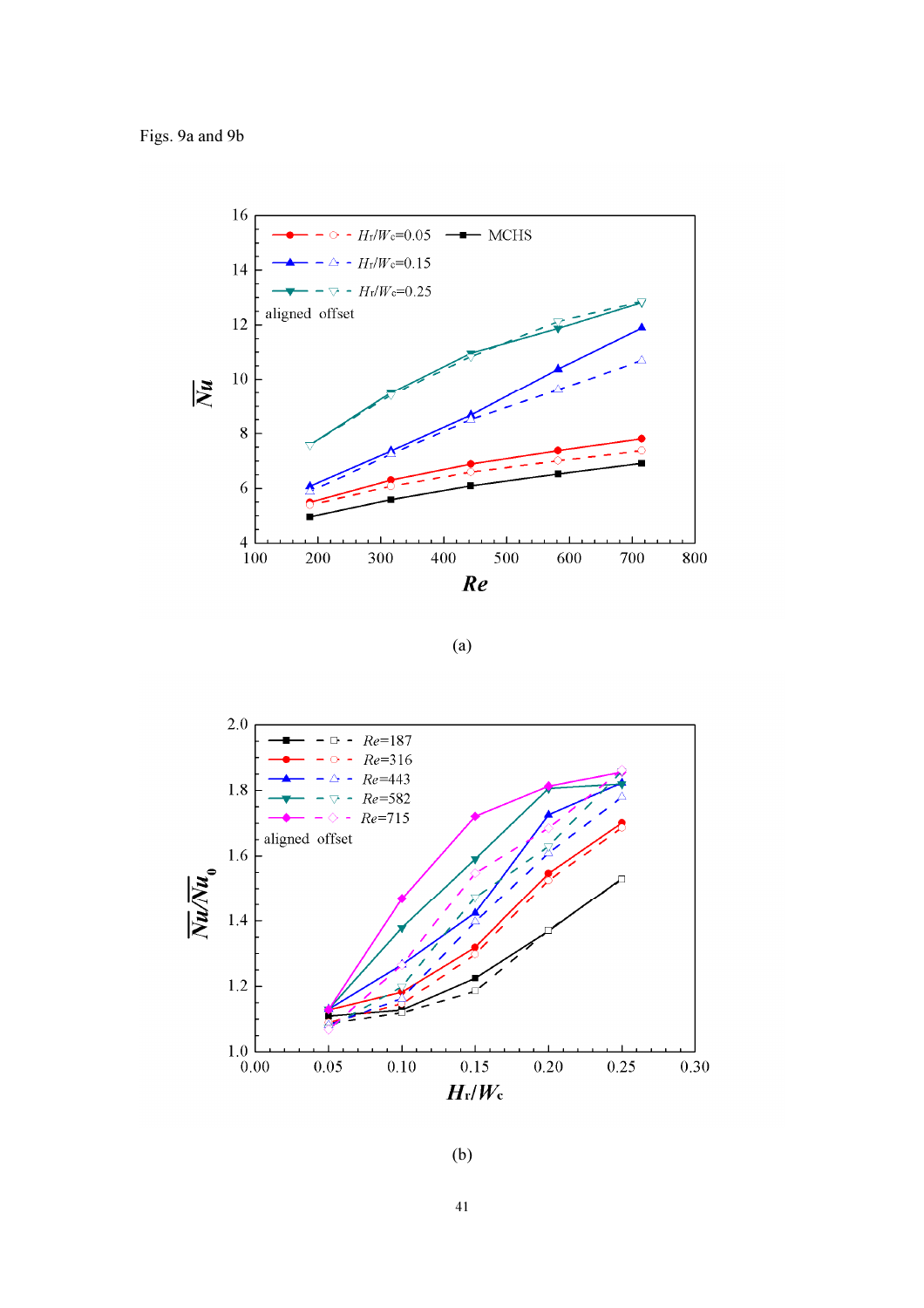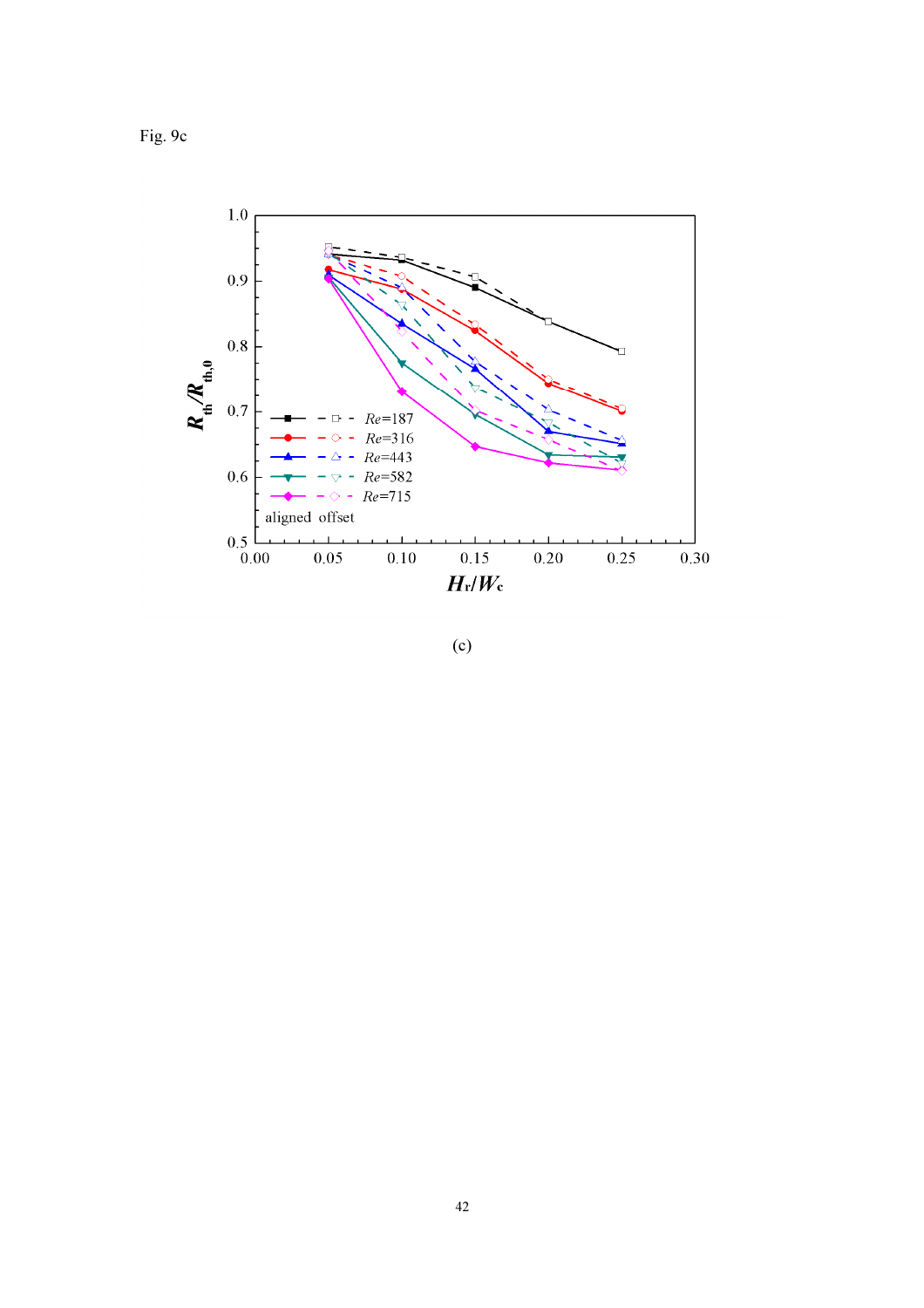

 $(a)$ 



 $(b)$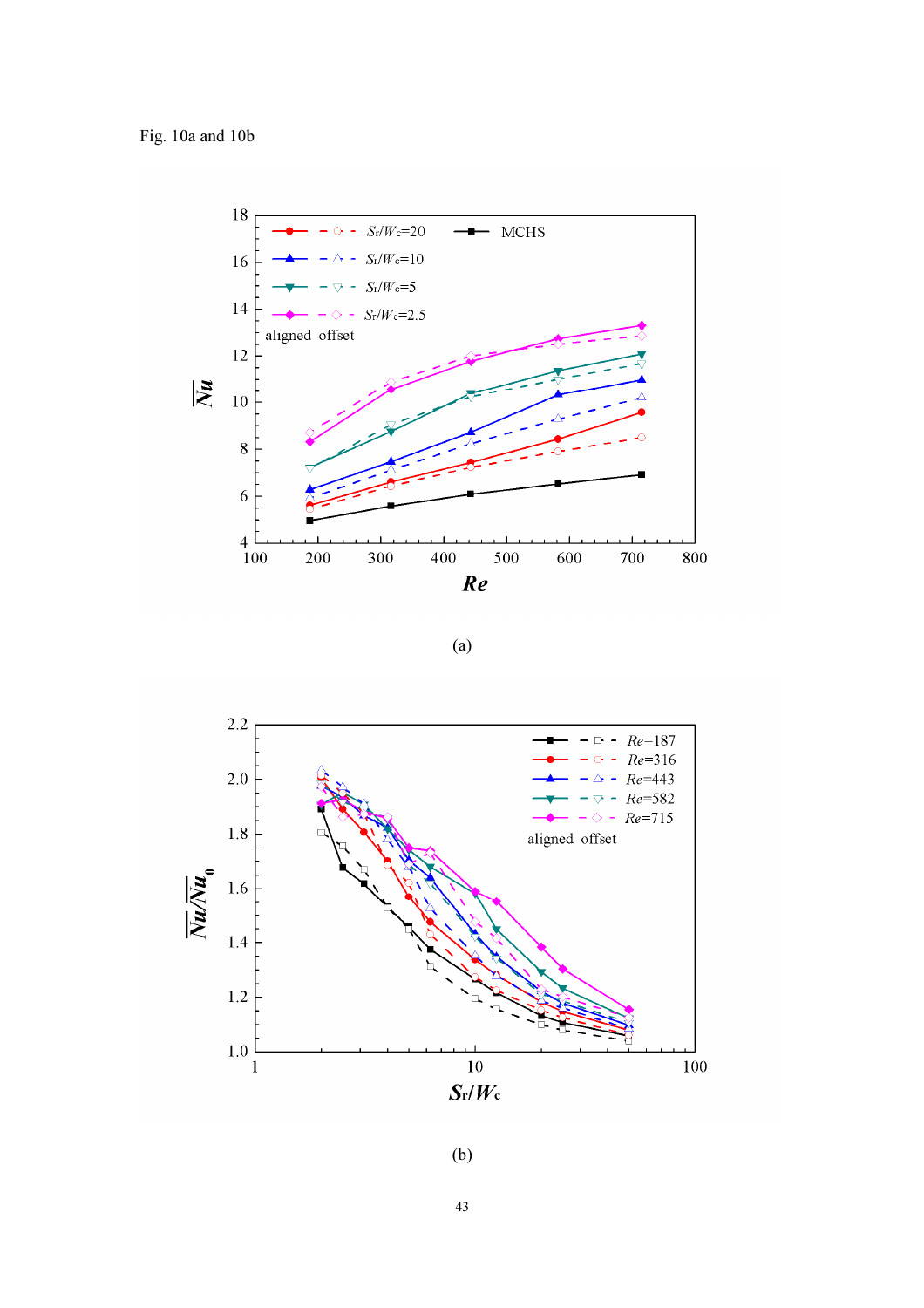Fig.  $10c$